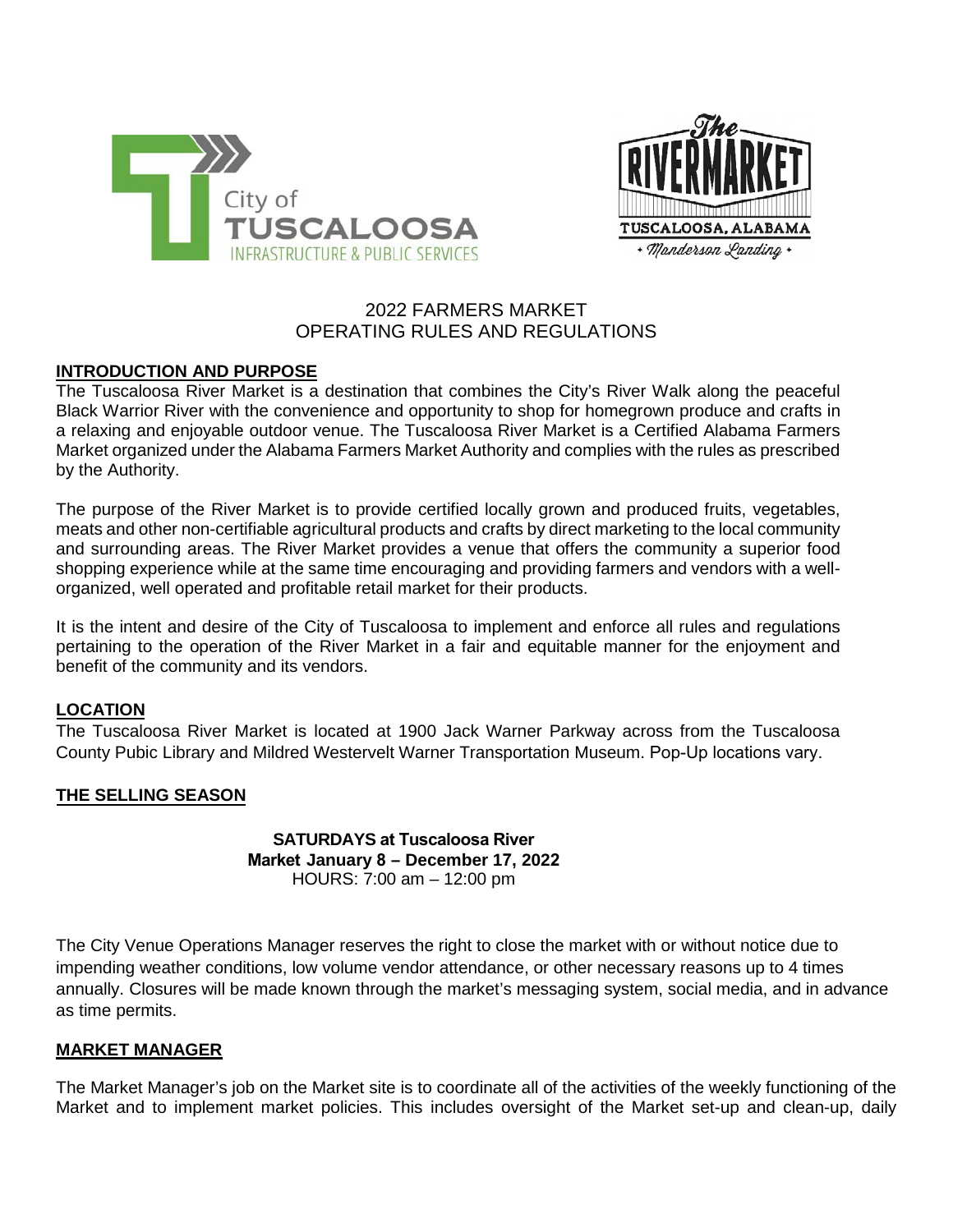assignments, collection of dues, fees and information, assuring vendor compliance with cleanup, display all River Market policies, and answering questions. The Market Manager also acts as a conduit of information from the vendors and patrons to the Tuscaloosa River Market's City Venues Operations Manager. The Market Manager has complete authority to interpret and implement policy on the market site. The person serving in the capacity of Market Manager on any given day reports to the City Venues Operations Manager of the River Market. Any questions or concerns may be submitted in writing to the Venues Operations Manager.

## **MARKET ADVISORY COMMITTEE**

*Any current vendor may participate in the market advisory committee. One to two advisors may accompany the market manager or designee on farm visits as consultants. Final decisions regarding inspections remain solely at the discretion of the City Venue Operations Manager or designee under the advice of the Market Advisory Committee.*

# **ONLY LOCAL PRODUCERS MAY SELL AT THE MARKET**

Local is defined as products made or harvested within 25 miles of the border of the state of Alabama. A producer is defined as the person that grows, makes, harvests or catches the product and may also include the producer's immediate family, partners, and employees. A partnership, for the purpose of this document, is defined as two or more individuals engaged together in the joint production of products. It is within the descretion of the Market Manager based upon extinuating circumstances to determine who may sell for a producer. The resale of items purchased by the vendor shall not be permitted, unless expressly permitted by the market manager and cannot exceed 20% of the vendor's products available.

# **VENDOR GUIDELINES**

All vendors must complete an application through Marketspread/Farmspread and be approved. Vendors must pay appropriate fees prior to selling. All producers and vendors shall provide at the time of application copies of any permits and licenses applicable to the sale of their products.

Many items are subject to Health Department regulations. It is the responsibility of the producers and vendors to abide by these regulations. Contact the Tuscaloosa County Health Department for questions, inspections and approvals. No cooking is permitted within the market area without prior approval by the Market Manager. It is the responsibility of each producer and vendor to abide by all city, state, and federal regulations which govern the production, harvest, preparation, preservation, labeling, or safety of products offered for sale at the market. All vendors regardless of product must meet the Health requirements that prevent food borne illnesses. Vendors are liable for their own products.

Arts and crafts are not permitted for sale at the market unless they have received prior approval by the Market Manager**.** Items purchased for resale as well as items made from kits, commercially available plans and items that are mechanically mass-produced may not be sold at the Market. If there is any question whatsoever about whether an item may be sold at the market, a brief written proposal should be submitted to the Market Manager for review.

**Fishermen/Seafood**- Any vendor wishing to sell fresh or frozen seafood, either retail or wholesale, through the Tuscaloosa River Market must have a valid Alabama Seafood Dealer's License and follow all rules and regulations associated with the selling of seafood. This does not apply to vendors that are preparing finished or value added products such as cooked seafood that has been purchased through a licensed dealer.

Tuscaloosa County Health Department requires, in order for the fisherman to sell seafood under an open shed, all the seafood must be sold as pre-packaged. The person cannot open the package to add or remove any seafood product. The fisherman will need to bring to the Tuscaloosa County Health Department (TCHD) office in Tuscaloosa: 1). A letter on company letterhead stating that they are an approved source who can prepackaged the seafood for the individual and what declared weight the bags will be. The person should have on hand cards with processor or retail market name to hand out with each bag.

2) If they captain their vessel, then they would bring a copy of their vessel registration with a letter stating they are prepacking the seafood on board their vessel and declare what weight bags will be. (to TCHD) office in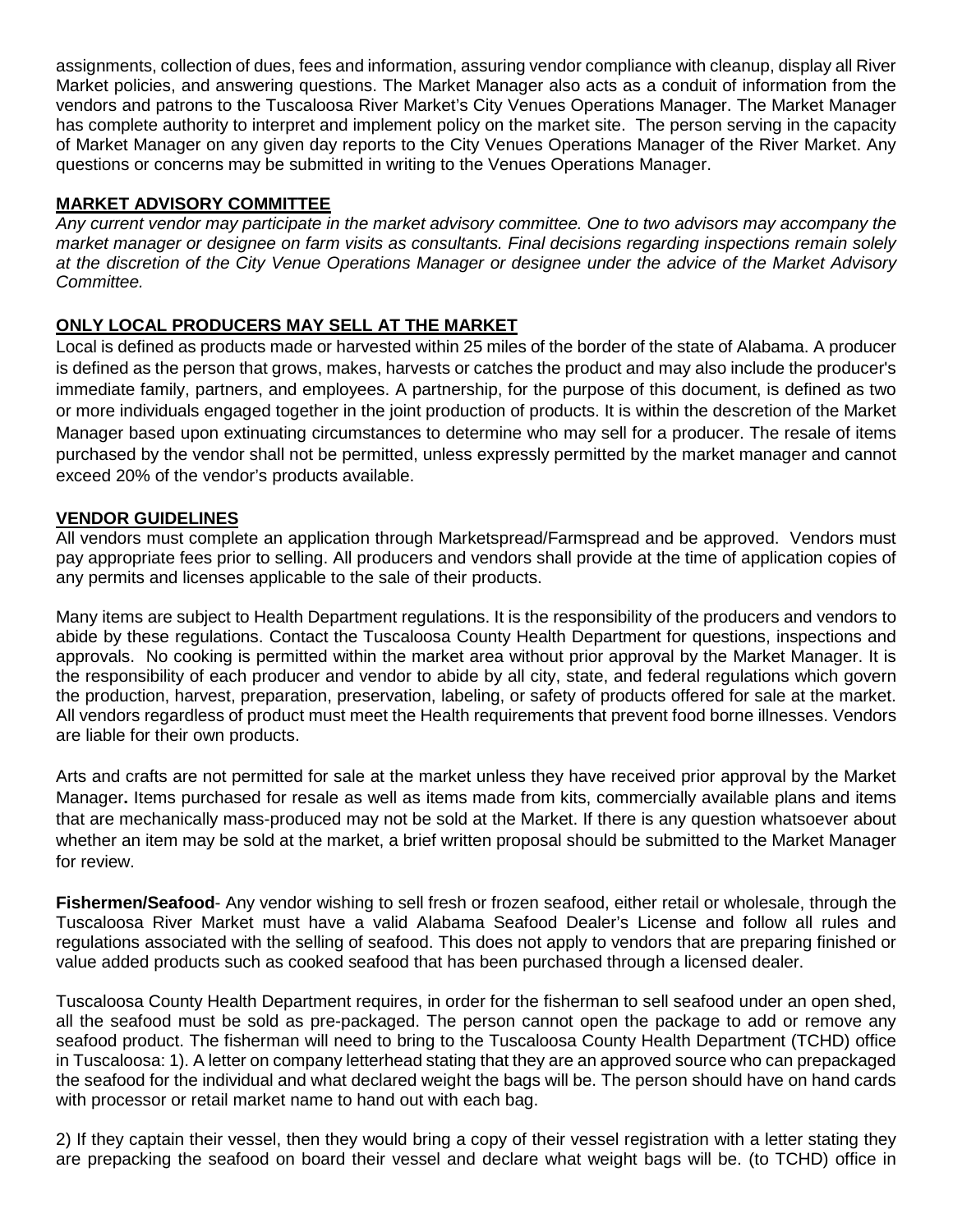Tuscaloosa. Good sanitation practices must be practiced on board. In both cases the product temperature must be maintained at 41ºF or below. Packaged crabmeat and fingers will already be packed by a processor so they only need to be held below 41ºF and meet any requirements the Alabama Seafood Branch requires.

# **PERMITS AND FEES**

A growers' permit must be completed before selling at the market. Growers Permits are available at no charge from the Tuscaloosa County Extension Office located at 2501 7<sup>th</sup> Street Tuscaloosa, Alabama 35401, (205) 349-4630 or at the extension office in the county from which the farm operates. The purpose of the certificate is to ensure that the products sold originate with producer, his or her family, employees or partners. This allows the producer and the customer to be exempt from state and local taxes for goods sold in the original state of production or condition of preparation for sale as pursuant to Ala. Code §11-51-105 (1975).

If goods or products sold can be considered "Value Added" that are no longer in their original state , ie. Pickled produce, processed meats, baked goods, arts & crafts, it is required to have a business license from the City of Tuscaloosa as well as a Transient Vendor License from the County. The vendor is responsible for collecting and remitting related sales taxes. Any fees collected by the market are for the express purpose of promoting and operating the Farmers Market. A schedule of all applicable fees is listed below. If a vendor has any questions concerning the collection and payment of taxes or business license information, vendors may contact the City of Tuscaloosa Revenue Department at (205) 248-5200.

Annual & weekly \$10 fees will need to be paid in cash at the market. Fees will be collected from the vendor by the Market Manager no later than 11:00 am during the market.

| <b>PRODUCTS</b><br><b>SOLD</b>                           | Annual<br><b>Market</b><br>App-<br>lication | Annual<br><b>Farmers</b><br><b>Market Fee</b><br>Payable to<br>the<br>City of<br><b>Tuscaloosa</b> | Per<br><b>Market</b><br>Fee | <b>Growers</b><br>Permit<br><b>ACES</b> | Copy of<br><b>Vehicle</b><br>Liability<br><b>Insurance</b> | <b>Tuscaloosa</b><br><b>Business</b><br>License<br>(Renew<br>Annually by<br>Feb. 15)                             | <b>Tuscaloosa County &amp;</b><br><b>State of Alabama</b><br><b>Transient Vendor</b><br><b>Lisence Required</b><br>(Renew Annually<br>October 1) | <b>FOOD SAFETY</b><br>DOCS-Ala.<br>Dept. Public<br><b>Health</b>                  |
|----------------------------------------------------------|---------------------------------------------|----------------------------------------------------------------------------------------------------|-----------------------------|-----------------------------------------|------------------------------------------------------------|------------------------------------------------------------------------------------------------------------------|--------------------------------------------------------------------------------------------------------------------------------------------------|-----------------------------------------------------------------------------------|
| <b>Fresh Produce</b><br>Only                             | <b>YES</b>                                  | \$50                                                                                               | \$10                        | <b>YES</b>                              | <b>YES</b>                                                 | <b>NO</b>                                                                                                        | <b>NO</b>                                                                                                                                        | <b>NO</b>                                                                         |
| <b>Fresh Produce</b><br>& Value Added<br><b>Products</b> | <b>YES</b>                                  | \$50                                                                                               | \$10                        | <b>YES</b>                              | <b>YES</b>                                                 | <b>YES: \$87.00</b><br>from City of<br><b>Tuscaloosa</b><br><b>Revenue Dept.</b><br><b>PS Sched, D</b><br>453998 | <b>YES: \$31.00 from</b><br><b>County Commission</b>                                                                                             | <b>ASK Market</b><br>Manager-<br><b>Exemptions</b><br><b>Apply</b>                |
| <b>Value Added &amp;</b><br><b>Artisan</b>               | <b>YES</b>                                  | \$50                                                                                               | \$10                        | <b>NO</b>                               | <b>YES</b>                                                 | <b>YES: \$87.00</b><br>from City of<br><b>Tuscaloosa</b><br><b>Revenue Dept.</b><br><b>PS Sched, D</b><br>453998 | <b>YES: \$31.00 from</b><br><b>County Commission</b>                                                                                             | <b>ASK Market</b><br>Manager-<br><b>Exemptions</b><br><b>Apply</b>                |
| <b>Prepared Food</b><br>& Food Trucks                    | <b>YES</b>                                  | \$50                                                                                               | \$10                        | <b>NO</b>                               | <b>YES</b>                                                 | <b>YES: \$TBD</b><br><b>Determined by</b><br>City of<br><b>Tuscaloosa</b><br><b>Revenue Dept.</b>                | <b>YES: \$TBD Determined</b><br>by County Commission                                                                                             | <b>YES - ADPH</b><br><b>Exemption Letter</b><br>or Food Permit<br><b>REQUIRED</b> |

# **REQUIRED DOCUMENTS AND FEE SCHEDULE**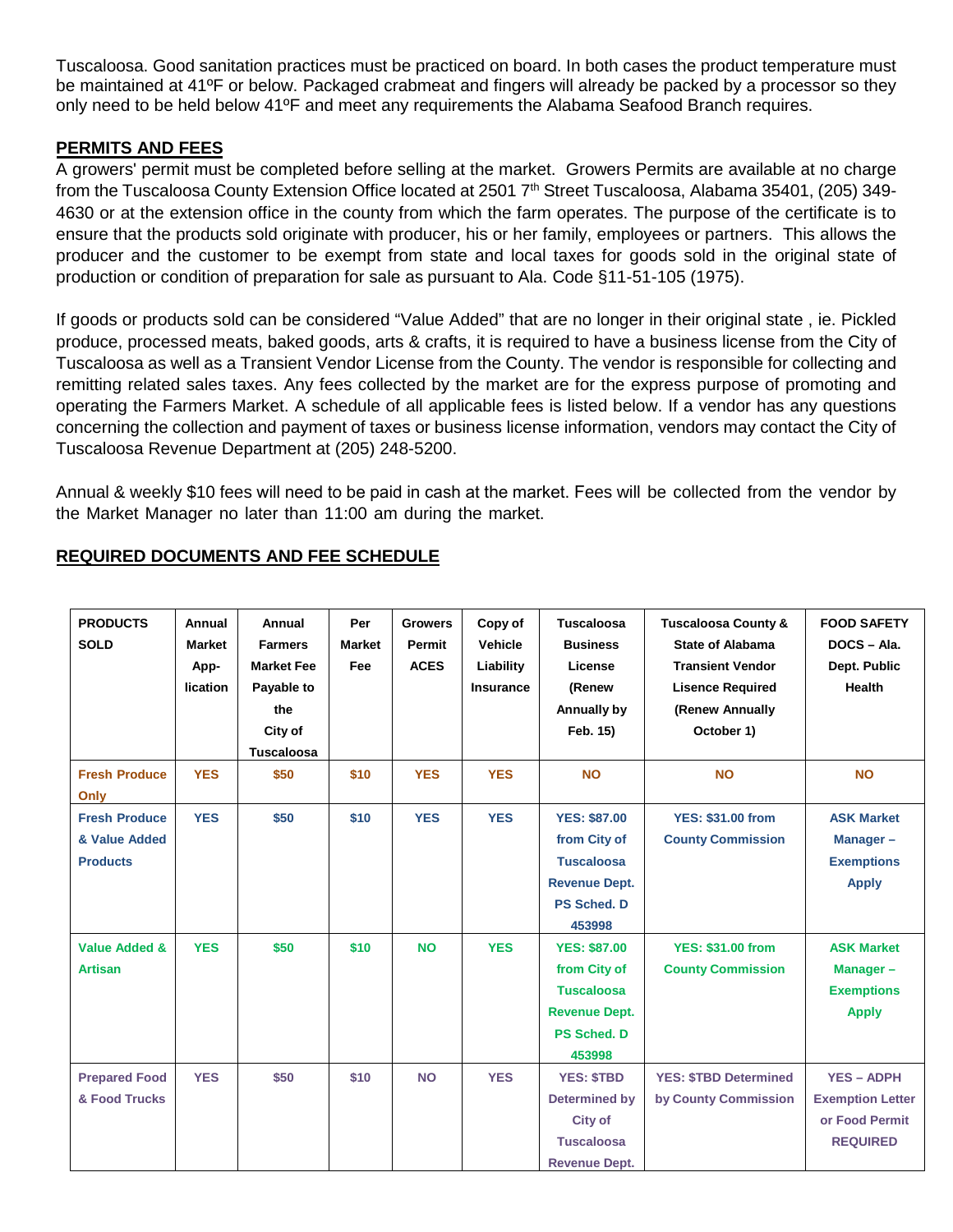# **FARM VISITS**

The Market Manager, Market Advisory Committee or their representative(s) or the Alabama Farmers Market Authority reserves the right to inspect any producer's farm to ensure compliance with market rules and regulations. The primary purpose of a farm or vendor business inspection will be to determine whether the producer is in fact producing all that they are selling at the market. Upon notification, producer must make all production areas available within three (3) days. Refusal to allow inspection is grounds for indefinite suspension. A decision regarding the inspection must be rendered six (6) days from completion of inspection, to be delivered in writing. Any producer found to be in violation of this rule will be immediately expelled from the Market without refund of any fees. The Market Manager, Market Advisory Committee or their representative(s) likewise reserve the right to inspect any vendor's home, shop or other venue where the vendor makes items or products, including crafts, to sell at the Market. The primary purpose of such inspections will be to determine whether the vendor is in fact producing all that they are selling at the market rather than engaging in the resale of items purchased by the vendor. The notification inspection and decision processes as applied to farm inspections shall likewise apply to any vendor inspection.

# **WEEKLY ATTENDANCE – RSVP SYSTEM**

Email will be used to track vendor attendance. If a vendor is unable to check-in via email then they must notify the Market Manager at least 3 days prior to market day by calling the River Market at 205-248-5295 to confirm attendance. Should a vendor originally indicate that they will attend, but have a change of plans, they must notify the market of the change by calling 205-248-5295 or emailing rivermarket@tuscaloosa.com to notify the Market [Manager if th](mailto:rivermarket@tuscaloosa.com)e vendor will not be in attendance. Failing to notify the market of non-attendance may result in still being charged the \$10 weekly stall fee.

# **ARRIVAL & DEPARTURE ON SATURDAYS**

At the beginning of each market day, vendors will check in with the Market Manager. Vendors assigned to garage door bay spots should arrive between 5:45 am and 6:15 am. Center bay vendors should arrive between 6:20 a.m. and 6:40 a.m. Vendors must be set up and ready to sell upon the opening of the Market at 7:00 am. If the Vendor is not present by 6:20 am, the assigned stall may be given to another Vendor. No product may be sold, distributed or bagged by patron until opening time at 7 am. Violations of this policy may result in loss of assigned stall on the day of the violation at the Market Manager's discretion.

Due to hazardous fumes and safety precautions, all vendors and their vehicles will be required to remain until closing of the Market at 12 pm even if they have sold all their goods. Any exception to this policy must be approved in advance by the Market Manager.

### **SPACE AND TABLE ASSIGNMENTS**

Stall assignments will be made using an excel spreadsheet in advance of the market day. All attempts shall be made to honor the stall assignments that are given, however any stall assignment may be changed without notice at the discretion of the Market Manager at the time of load-in on Saturday morning.

Only vendors in stalls 1-21 & 41-53 will be allowed to sell from their vehicles, all others will be required to park their vehicles off site. If you are not parking inside the market you are required to park your car away from the first 50 spots in the parking lot. This is to allow our customers optimal access.

Vendors are required to abide by all **Municipal Codes** regarding fire code and public safety. ADA walkway requirements will be enforced. Vehicles parked on the River Side of the building may NOT pull past the yellow hash marks on the Riverwalk to ensure that a 5ft. ADA walkway is passable.

Vendors will be licensed to sell from only one vehicle and must occupy only one space as assigned by the Market Manager. Displays must be confined to the assigned space. If the vendor is using a trailer to display and sell goods, the towing vehicle may have to be disconnected and moved out of the area. If a vehicle or display is obstructing pedestrian traffic or access to a fire code lit exit, or judged to be a safety hazard, it must be moved.

In the event that temperatures are at or below 40F degrees, the market manager may require special parking provisions. On these occasions, every effort will be made to allow all vendors that have properly reserved space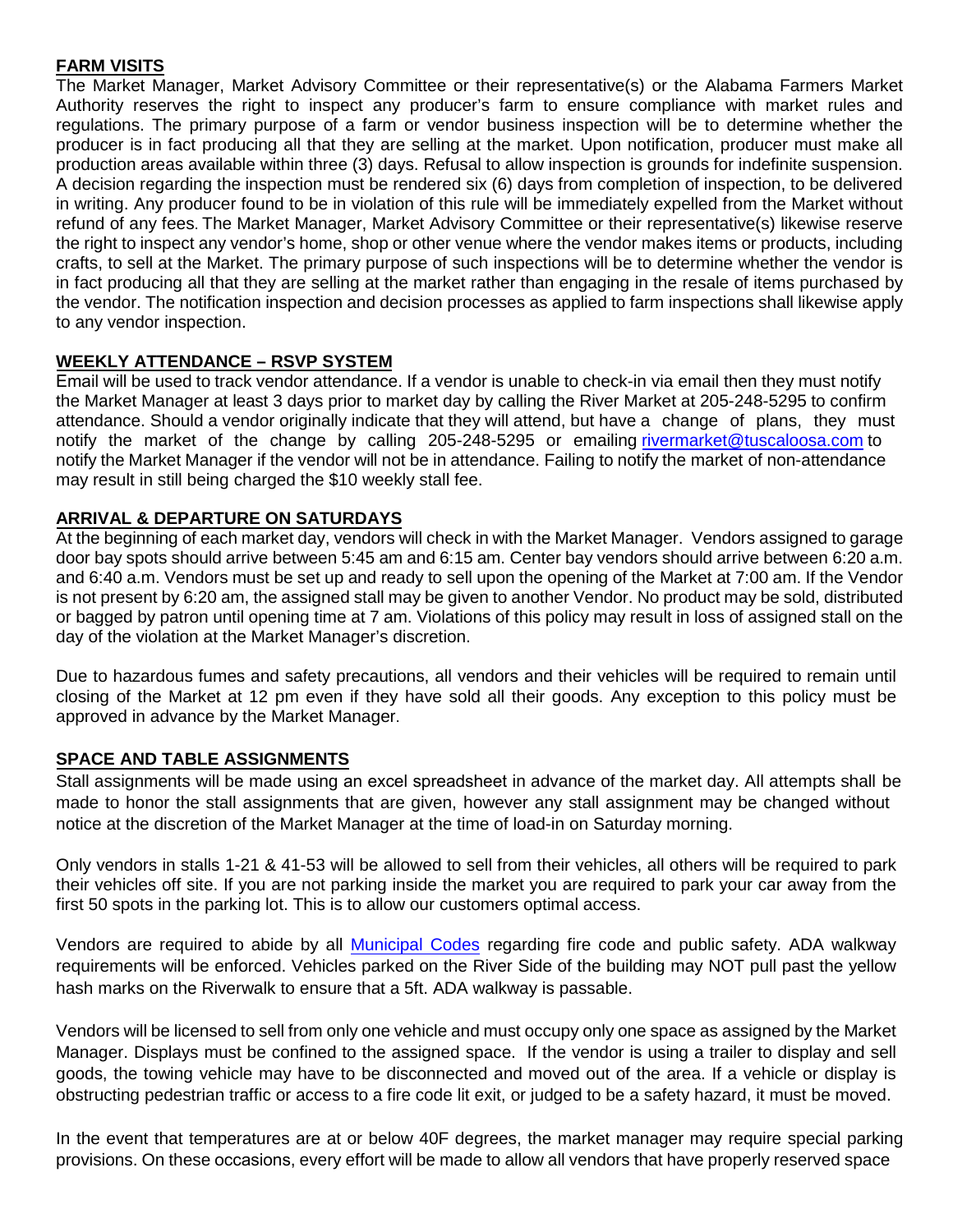in advance to sell, will be able to do so from inside the building. All regular stall assignments are subject to change during these occassions. Trucks on the Riverside will be parked inside the building. Trucks on the JWP Street Side of the building will pull through the garage door, unload and park outside of the building in a way that will allow the garage doors to remain closed.

All vendors must show proof of current automobile insurance for on-site vehicles, and provide the Market with a copy of the current policy, which will be kept on file. Vendors are also encouraged to obtain product liability insurance, if not already required by permit or license.

Access to electrical outlets for vendors located inside the River Market will be limited to ONE outlet receptacle per vendor as outlets are available. Access to electricity is not promised or guaranteed for any vendor.

Please be advised that the River Market will provide vendors with either a table or a product display as supply allows. *Vendors that plan on being outside should supply their own 10x10 Pop Up Tent.* However, each vendor is responsible for setting up and striking the equipment that he/she uses, as well as returning the used equipment to market staff in the condition in which it was lent out.

Vendors will be solely responsible at all times for the cleanliness within their vending area regardless of the origin of the debris in that location. Each vendor is required to leave the space clean at the end of the day. Vendors must pick up all loose produce and sweep, if necessary, their space before they check out. The Market Manager has the discretion to access a \$10.00 fee to any vendor leaving their market area in an unacceptable condition.

### **GENERAL RULES**

Each vendor may set their own prices.

Retail sales taxes and Business and Occupation taxes are the responsibility of the individual vendor.

Tobacco products and smoking at the River Market is prohibited. The Tuscaloosa River Market is a non-smoking municipality facility pursuant to Sec. 13-93 (a) (4) Chapter 13 Article VI of the Tuscaloosa City Code.

The Alabama Farmers Market Authority prohibits the sale of live animals at the Market. Live animals including pets should not be brought to the market for any reason without advanced written permission from the market manager.

Inappropriate language or behavior, profanity, or other harassment or abuse by a member or participant toward another member or participant, employee, or customer of the Market is grounds for *immediate and permanent expulsion from the Market.*

The use of radios and television sets are not permitted on Market premises without the permission and at the direction of the Market Manager.

The Market Manager and/or her designee will have the full power to enforce all rules and regulations within the market area. Failure by any vendor to comply with any of these rules and regulations can result in the forfeiture of the right to do business of any kind in the market for a length of time determined by the the Market Manager or the Manager of Arts and Entertainment and if need be, escorted by legal authority off premises.

### **NON-VENDOR INFORMATION TABLE**

As a service to the citizens of Tuscaloosa, the Farmers Market will allow one non-vendor organization to host an information table at each Farmers Market. Reservations for this table are available to an organization for ONE weekday and ONE Saturday per calendar year (space permitting). Advance reservation and permission to participate is required. Email [rivermarket@tuscaloosa.com](mailto:rivermarket@tuscaloosa.com) to request a date. Permission will or will not be granted in writing via email from the Market Manager. Organization representatives should arrive at 6:45 am and report to the Market Manager on their reserved date and agree to provide representatives at the table until 12 noon.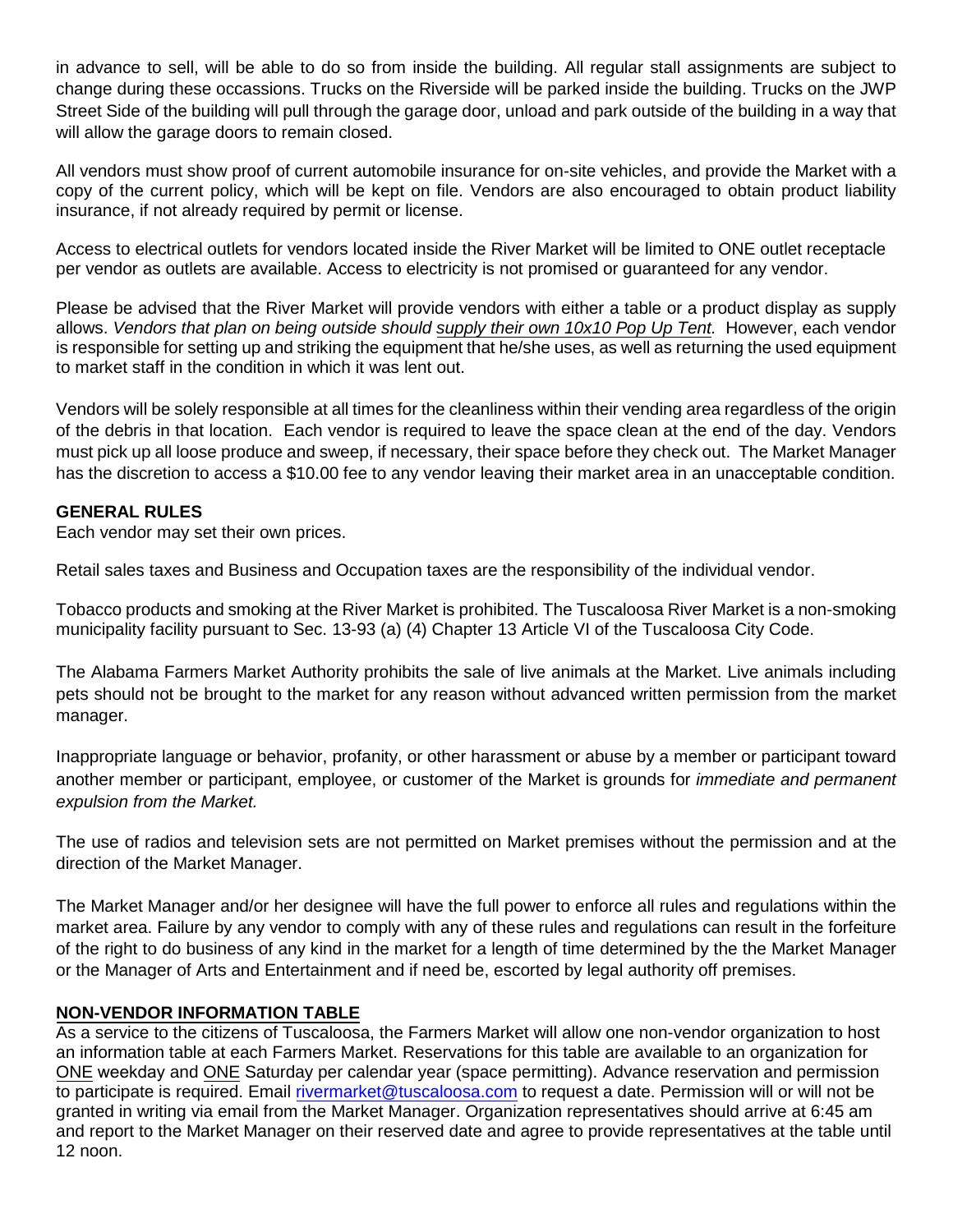The Market Manager has the authority to decide which organizations are approved to participate. The purpose of this table will solely be to distribute information about the organization to the public. Representatives may engage with and educate the public on the services provided by the organization. Organizations are encouraged to provide a hands-on activity for citizens to engage with (example, children's art project related to the organization or farmers market or a game).

Solicitation for political campaigns, products, services, or charitable contributions not specifically addressed as a Market commodity is not permitted. Violations should be reported to the Market Manager. Solicitors will be asked to leave the Market immediately.

#### **GRIEVANCE POLICY**

The Market Manager has the right to impose disciplinary action at the Market site. Any grievance regarding vendors should not be directed to the vendor in question. The initial grievance should be reported to the Market Manager, who will bring it to the attention of the Tuscaloosa River Market Operations Manager and the Market Advisory Committee. The Tuscaloosa River Market Supervisor and the Market Advisory Committee will determine if a special meeting needs to be called to settle the grievance.

In the event of patron dissatisfaction, the dispute must be resolved to the satisfaction of the patron and Market Manager in a timely manner. Failure to do so will result in the vendor's removal from the Market.

The Market Manager has the authority to grant exceptions to the market policies on an individual basis for reasons of dire need and will have the full power to enforce all rules and regulations within the Market area. Fraudulent, dishonest, or deceptive merchandising, disruptive behavior, or collusion to set prices among vendors may be grounds for forfeiture of the right to do business of any kind in the Market. Failure by any vendor to comply with any of these rules and regulations can result in the forfeiture of the right to do business of any kind in the market for a length of time determined by the Market Manager or the Tuscaloosa River Market Operations Manager. Should any vendor, at any time, occupy the premises in a manner contrary to this agreement, upon request of Market Manager, the vendor shall immediately cease such offending conduct. Failure to immediately comply as requested shall be cause for the expulsion from the market. Upon expulsion the vendor shall promptly vacate premises. Upon failure to vacate, the Market Manager may have removed all property of vendor from the premises at vendor's expense. The Market Manager, River Market and City of Tuscaloosa is relieved and discharged from any all / loss or damage caused by such removal. The Market shall not be responsible for storage or safekeeping of property so removed.

The governing body and its designated agents shall implement and enforce all rules and regulations pertaining to the operation of the Certified Farmers Market in a fair and equitable manner.

The Tuscaloosa Farmers Market shall operate according to Chapter 80-7-1.04 of the Alabama Department of Agriculture & Industries Farmers Market Authority Administrative Code.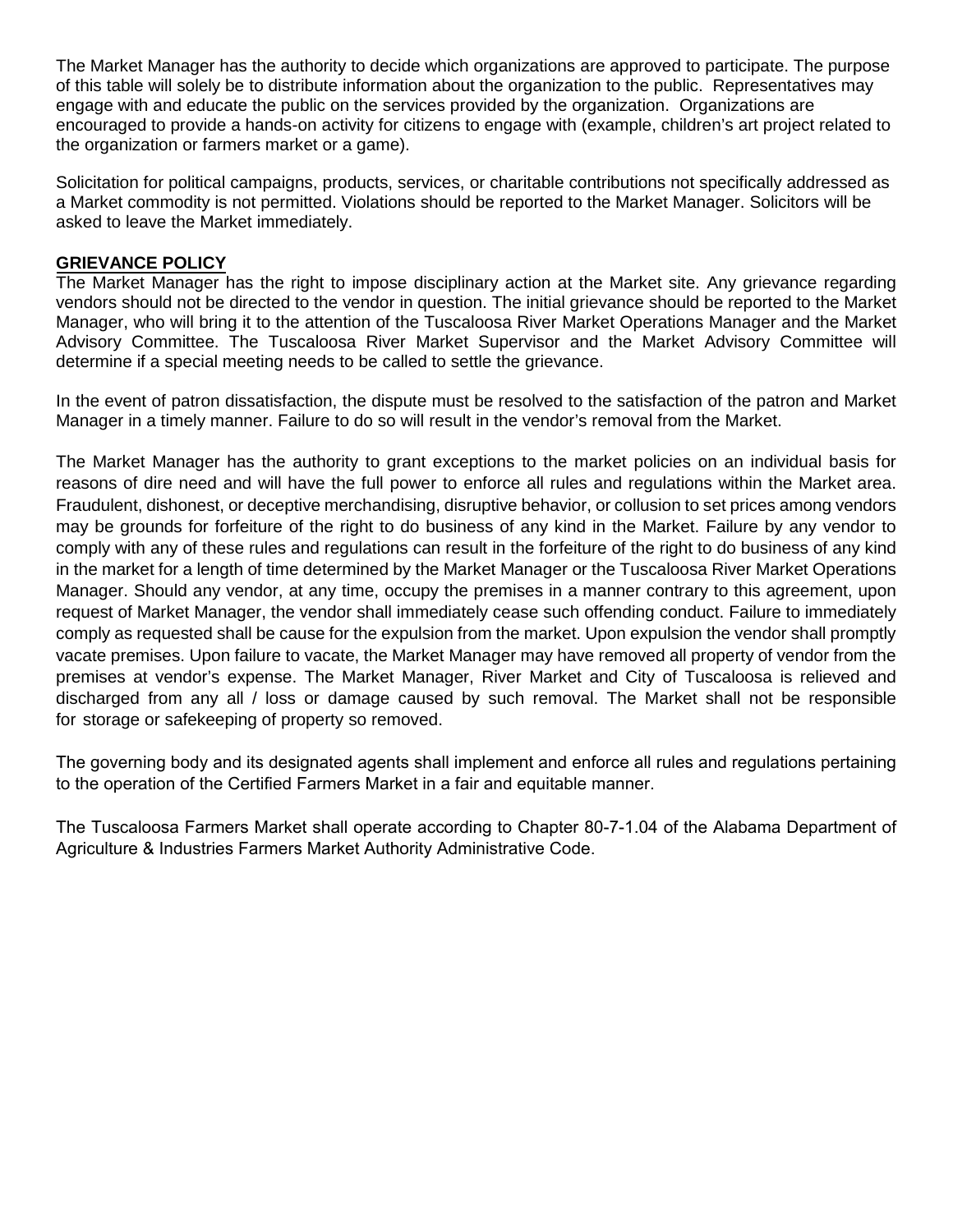#### **ALABAMA DEPARTMENT OF AGRICULTURE AND INDUSTRIES FARMERS MARKET AUTHORITY ADMINISTRATIVE CODE**

#### **CHAPTER 80-7-1**

#### **RULES FOR CERTIFICATION OF STATE FARMERS MARKETS**

#### **TABLE OF CONTENTS**

| $80 - 7 - 1 - .01$ | Purpose                                |
|--------------------|----------------------------------------|
| $80 - 7 - 1 - 02$  | Definitions                            |
| $80 - 7 - 1 - .03$ | Certification Requirements Of A        |
|                    | Certified Farmers Market               |
| $80 - 7 - 1 - 04$  | Criteria And Rules For A Certified     |
|                    | Farmers Market                         |
| $80 - 7 - 1 - .05$ | Issuance Of Certificates               |
| $80 - 7 - 1 - 06$  | Compliance Requirements For The        |
|                    | Operator Of A Certified Farmers Market |
| $80 - 7 - 1 - 07$  | Applicability Of Rules And Regulations |
|                    | Regarding Farmers Market Nutrition     |
|                    | Programs                               |
| $80 - 7 - 1 - .08$ | Penalties                              |
| $80 - 7 - 1 - 09$  | Appeals                                |

#### **80-7-1-.01 Purpose.**

(1) The Alabama Farmers Market Authority serves to promote the sale of Alabama-grown farm products by giving local farmers the chance to sell food they raise directly to consumers and allowing consumers to buy fresh food from the farmers who raise it. The Alabama Department of Agriculture and Industries', Farmers Market Authority accomplishes this purpose by providing local farmers markets the opportunity to become Certified State Farmers Markets, thus giving consumers confidence that they are buying only fresh, locally raised produce.

(2) The "Alabama Certified Farmers Market Program" is created to promote and identify a market place for Alabama grown fruits, vegetables, plants, and other products made and/or processed in Alabama.

(3) The primary objectives of an "Alabama Certified Farmers Market" is to offer a diverse product selection, attract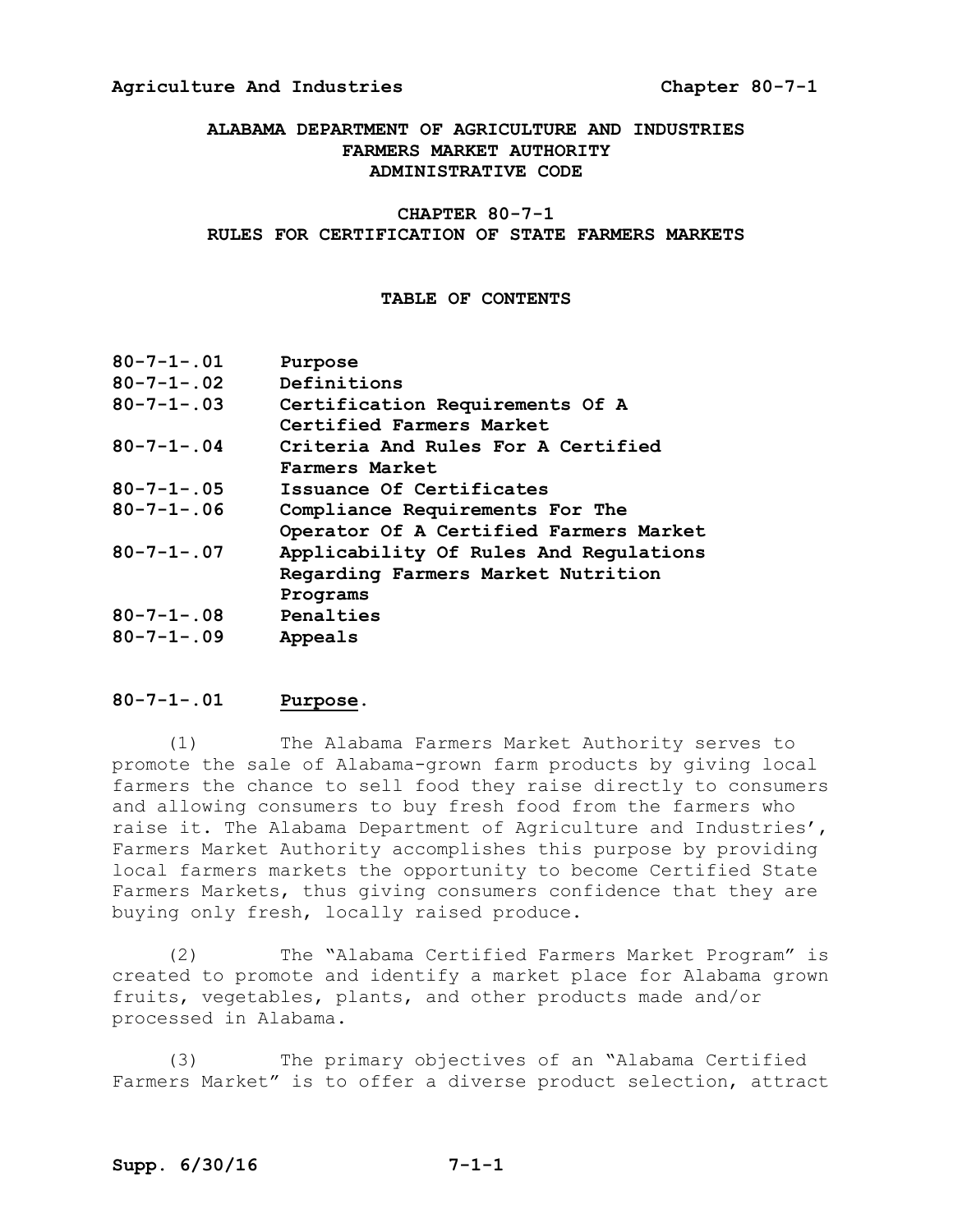a large and repeating customer base, and afford farmers a profitable location to sell produce and other goods.

 (4) Factors that define the term "Farmers Market" and distinguish farmers markets from road-side stands, grocery stores and from other types of food marketing outlets, include: farmers selling produce and food items they grow and produce to individual customers at a temporary or permanent location, often located on public property, such as a common public area or parking lot on a periodic basis, typically once or twice a week for a set period of time, usually 3 or 4 hours. This happens during the local growing season, usually 5 or 6 months.

(5) Depending on the farmers markets, a wide variety of products are available. Poultry, pork, fish, shellfish, lamb, beef, eggs, milk, cream, butter, cheese, honey, syrup, jams, jellies, sauces, mushrooms, flowers, breads, and pastries are some examples of vendor produced products sold at farmers markets in addition to fruits and vegetables. **Authors:** Don Wambles, Patrick B. Moody **Statutory Authority:** Code of Ala. 1975, §§2-5A-1 et. seq. **History: New Rule:** Filed February 12, 2014; effective March 19, 2014.

#### **80-7-1-.02 Definitions.**

 (1) As used in this Chapter, the following words shall have the meaning stated below:

 (a) Agricultural Production and Practice of the Agricultural Arts -- To be involved in and make decisions regarding all phases of producing an agricultural product, which includes, but is not limited to, planting, growing, fertilizing, irrigating, cultivating, pest control, and harvesting.

 (b) Alcoholic Beverages – AL code §28-3-1 Any alcoholic, spirituous, vinous, fermented or other alcoholic beverage, or combination of liquors and mixed liquor, a part of which is spirituous, vinous, fermented or otherwise alcoholic, and all drinks or drinkable liquids, preparations or mixtures intended for beverage purposes, which contain one-half of one percent or more of alcohol by volume, and shall include liquor, beer and wine.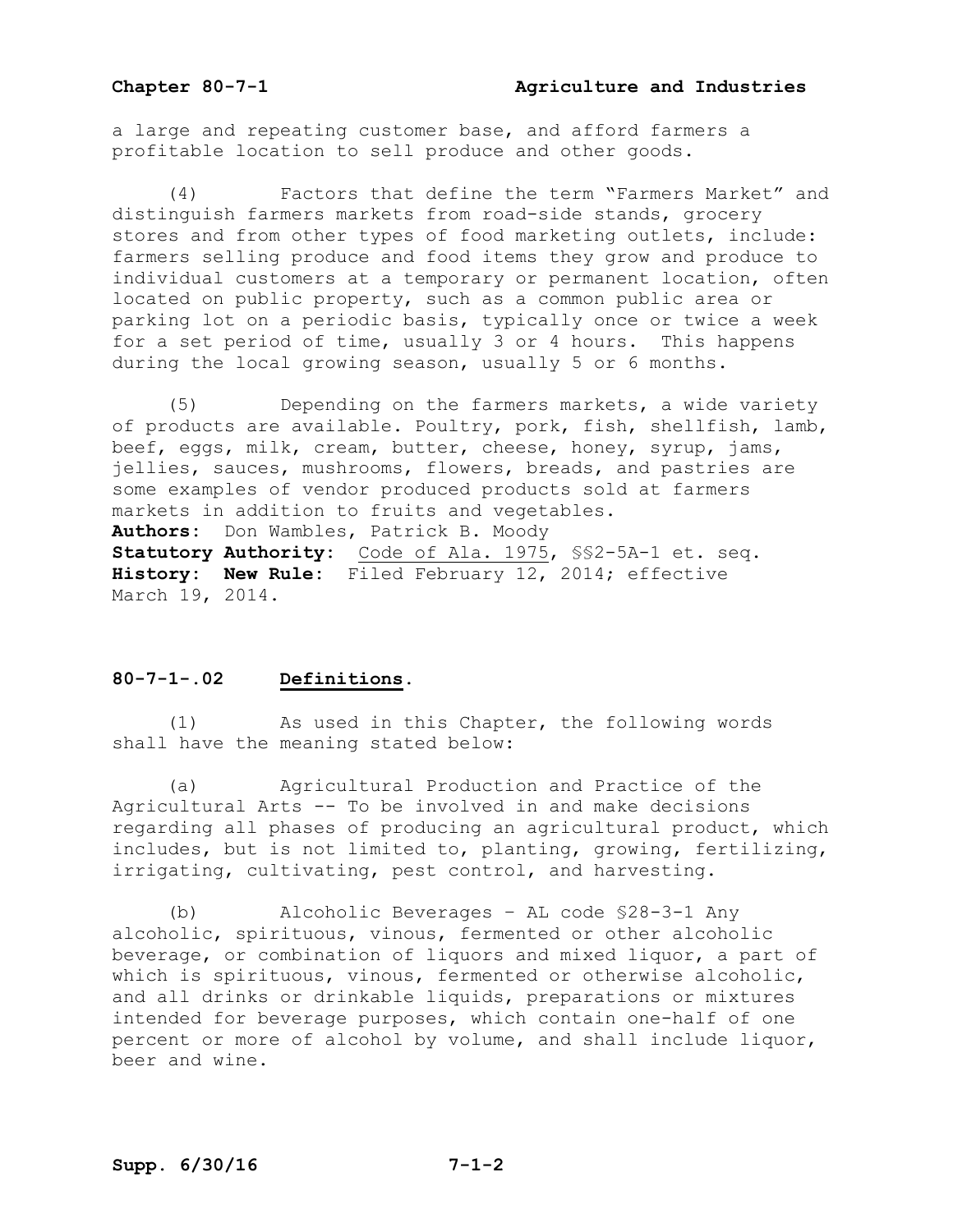(c) Authority – "Authority" refers to the "Farmers Market Authority" as provided in Alabama Code § 2-5A-1, et seq.

 (d) Certified Farmers Market – A market certified by the Authority where agricultural products are sold by producers directly to consumers. The Authority shall issue a certificate to all farmers markets that apply for a certificate, and meet the criteria set forth by the Authority. A Certified Farmers Market may be operated by two or more producers, by a nonprofit organization, by a local government entity or other organization/entity approved by the Authority.

 (e) Certified Agricultural Products -- Agricultural products, which are certified under the jurisdiction of the Authority relative to inspection and verification of compliance with the provisions of this Chapter, include fresh fruits, nuts, vegetables, shell eggs, honey, flowers, nursery stock, livestock products, fish and shellfish produced under controlled conditions in waters or ponds located in Alabama.

 (f) Certified Farmers Market Certificate – A certificate issued by the Authority verifying the market sells only agricultural products produced by local farmers directly to consumers. The certificate is valid only when bearing the original signatures of the Authority and the authorized representative of the Certified Farmers Market.

 (g) Commissioner – The person elected as the head of the Department of Agriculture and Industries.

 (h) Consumer -- A person who purchases and receives agricultural products at a Certified Farmers Market.

 (i) Director – A person appointed by the Commissioner who, under supervision of the Commissioner, serves as director of the Farmers Market Authority and administers this Chapter.

 (j) Employee -- Any person employed by a farmer at a regular salary or wage, on either a full or part time basis. It does not include any person who is reselling or whose compensation is primarily based on a commission of sales. Notwithstanding the above, an employee of an agricultural cooperative organized under the laws of Alabama may sell the agricultural products of one of its members in accordance with the provisions of this Chapter.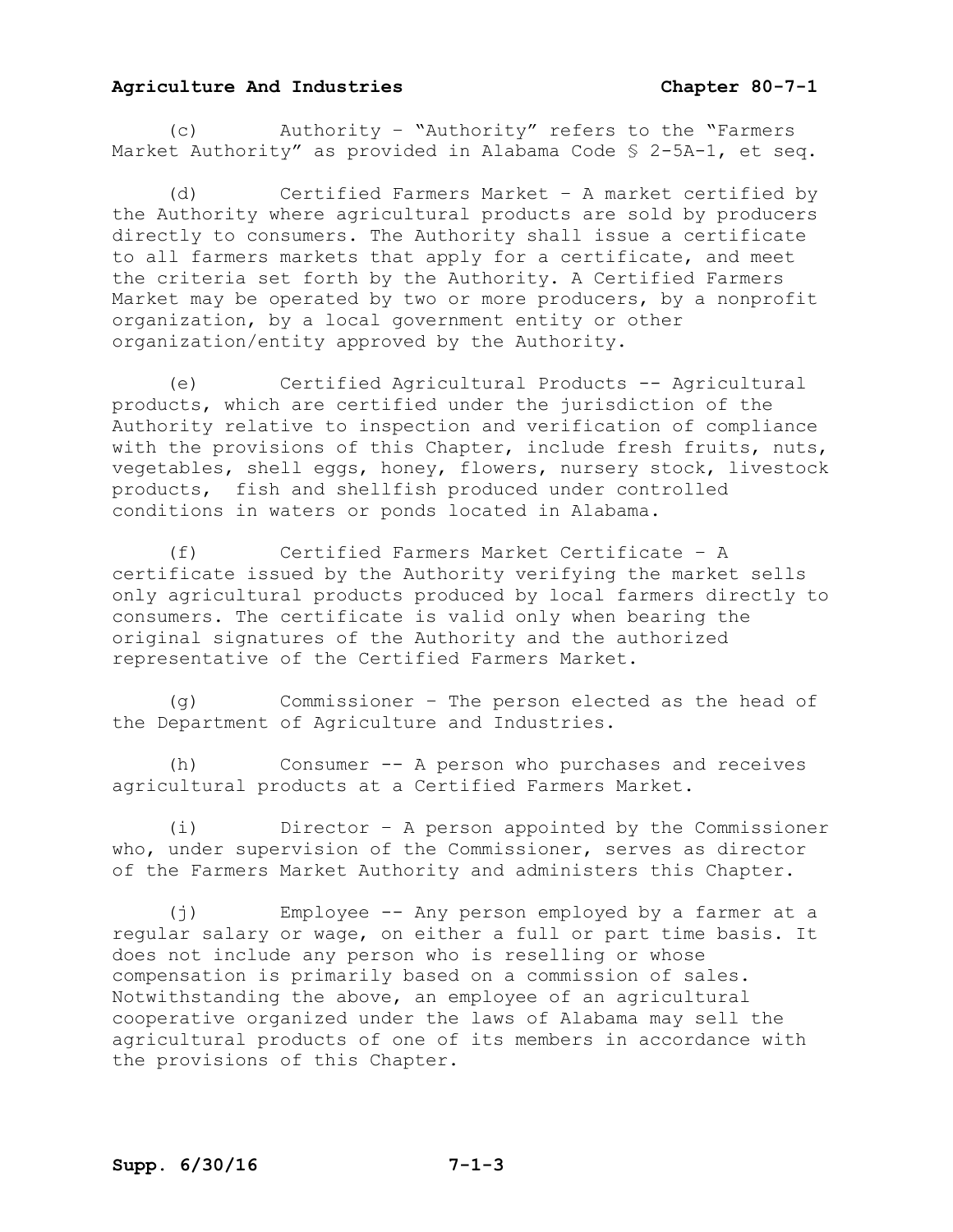#### **Chapter 80-7-1 Agriculture and Industries**

 (k) Enforcement Officer – An agent of the Department of Agriculture and Industries authorized to investigate the entities certified under these rules and regulations in order to ensure compliance with these rules and regulations.

 (l) Grower representative – The immediate family member or employee of a farmer.

 (m) Immediate Family -- Parents, children, grandparents, or grandchildren of the farmer or a family member regularly residing in the farmer's household.

 (n) Land Which the Farmer Controls -- Land that the farmer farms and owns, rents, leases, or sharecrops, and is registered with the Authority and the Alabama Cooperative Extension System or the USDA Farm Service Agency.

 (o) Locally grown – Agricultural products grown within the borders of Alabama or within twenty-five (25) miles of the Alabama state border.

 (p) Market Manager -- A person or persons registered with the Authority empowered to implement the rules, regulations, policies, and directives of the governing body of a Certified Farmers Market.

 (q) Market Rules -- A set of written rules or regulations approved by each Certified Farmers Market and the Authority. The rules and regulations may be more stringent than established state regulations, provided they do not violate or conflict with any state law or regulation governing their activities.

 (r) Non-certifiable Agricultural Products – Non-certifiable agricultural products include all certified agricultural products that have been processed.

 (s) Nonprofit Organization -- An organization which qualifies for nonprofit status for Alabama income tax purposes.

 (t) Relish -- a cooked, uncooked or pickled sauce usually made with vegetables or fruits and often used as a condiment; can be smooth or chunky, sweet or savory and hot or mild, and must have an acidity level less than 4.6pH. **Authors:** Don Wambles, Patrick B. Moody **Statutory Authority:** Code of Ala. 1975, §§2-5A-1 et. seq.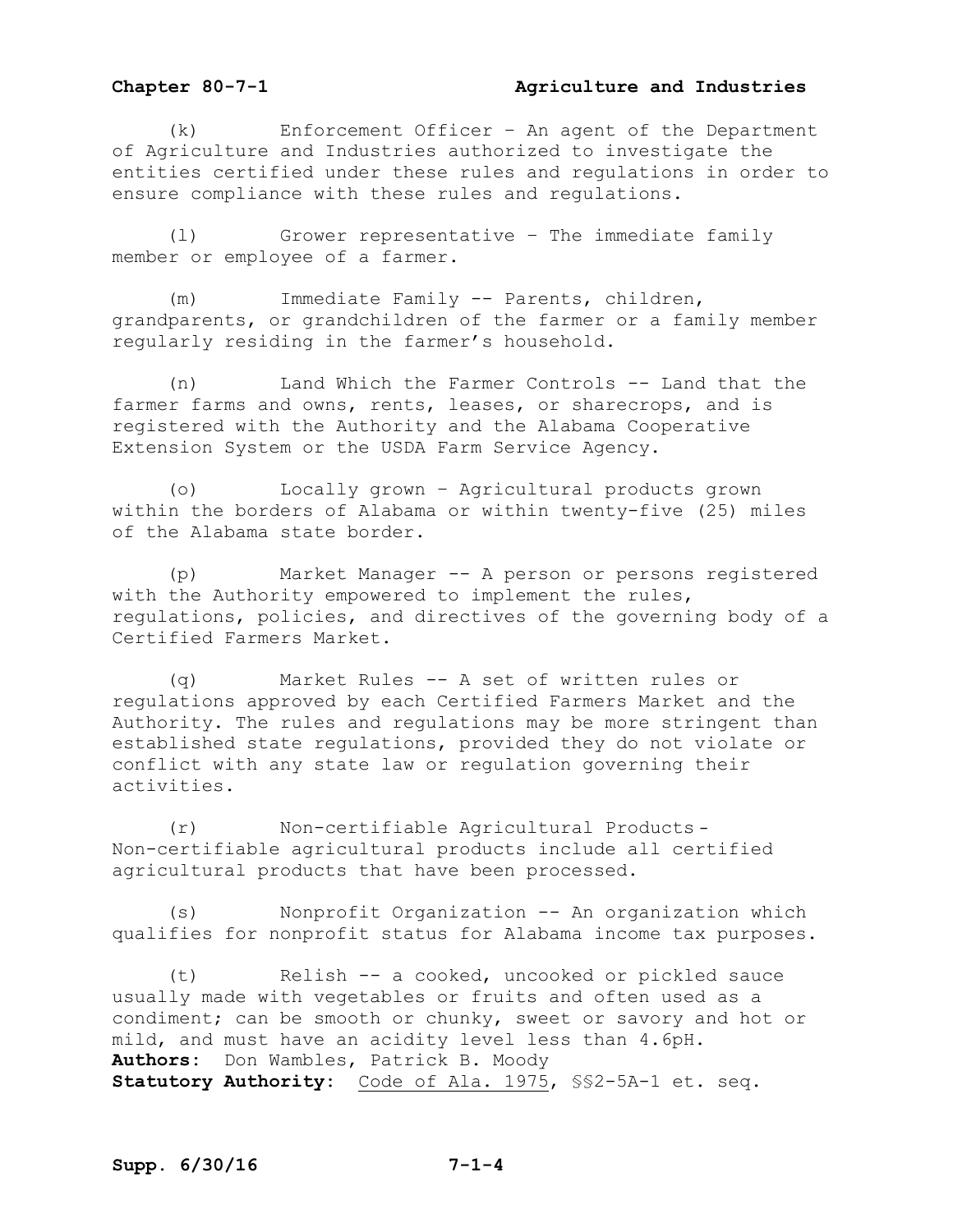**History: New Rule:** Filed February 12, 2014; effective March 19, 2014. **Amended:** Filed May 17, 2016; effective July 1, 2016.

#### **80-7-1-.03 Certification Requirements Of A Certified Farmers Market.**

 (a) A person or entity may apply to be a Certified Farmers Market by completing a Certified Farmers Market Application and submitting it to the Authority. The application shall be on a form authorized by the Director.

 (b) Application to become a Certified Farmers Market shall be made by the proposed operator(s) of a Certified Farmers Market and shall include a signed agreement by the operator(s) to comply with the terms of the Authority's Rules and Regulations.

 (c) Upon receipt and approval of the Certified Farmers Market Application, the Authority shall issue a Certified Farmers Market Certificate. The certificate shall identify where the market is located and indicate that the marketplace is a Certified Farmers Market where agricultural products may be sold or offered for sale.

 (d) The governing body of a Certified Farmers Market shall promulgate a set of market rules and regulations which specify procedural criteria pertaining to the following:

 1. Establish the identity of the persons or entities that govern the market and the philosophy and purpose of the market.

 2. Establish the identity and duties of the Market Manager.

3. Establish rules for participating in the market.

 4. Establish who may participate in the market and what may be sold at the market. The number of non-food vendors may not exceed 30% of the total vendors. Arts and crafts are not permitted for sale at the market unless they have received prior approval by the Market Steering Committee/Board. Items purchased for resale, as well as items made from kits, commercially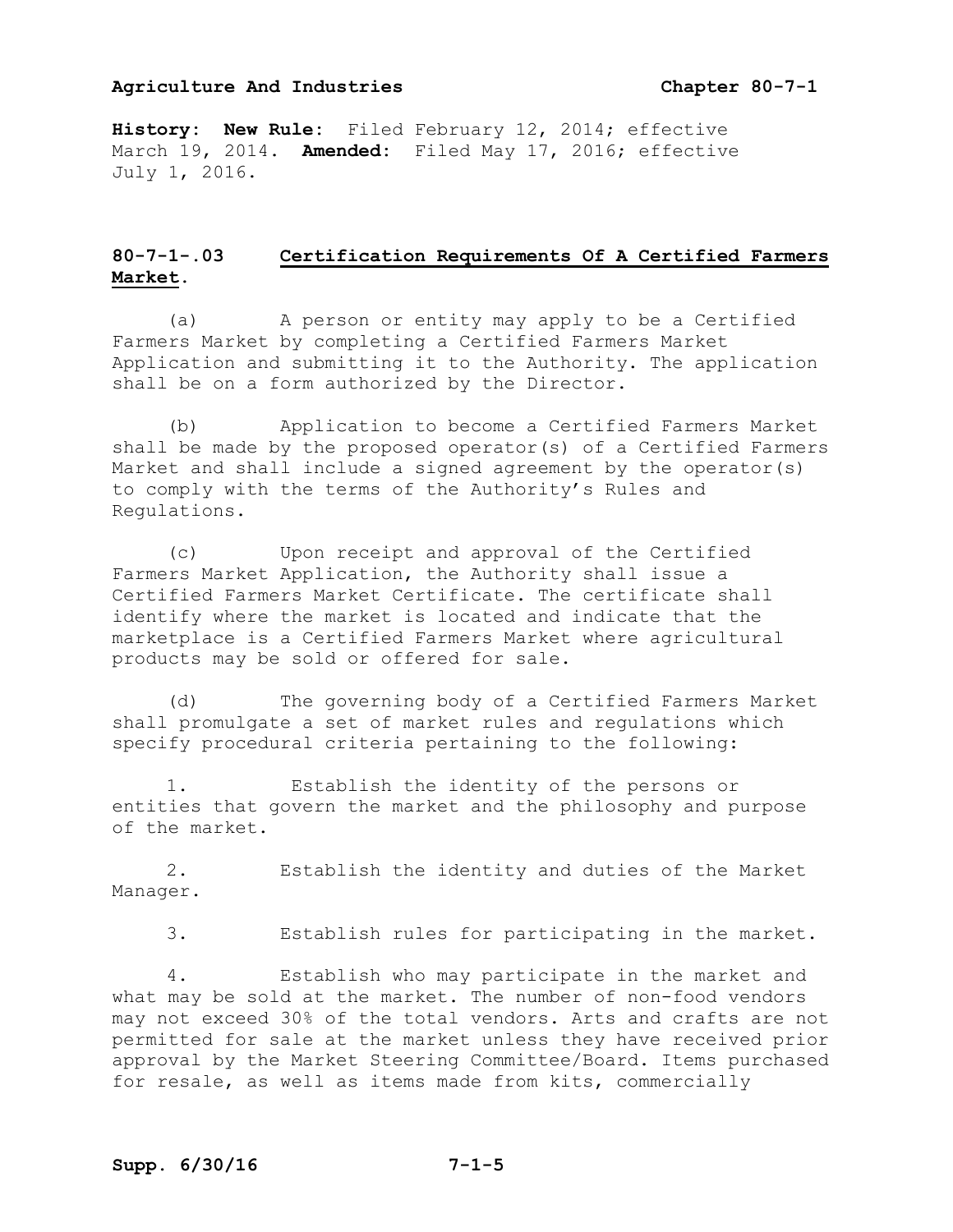#### **Chapter 80-7-1 Agriculture and Industries**

available plans and items that are mechanically mass-produced may not be sold at the market.

 5. Establish the process for selecting vendors and establishing fees. Establish market space allocation procedures including priorities, preferences, and stall fees.

 6. Identify all documents and licenses required to participate including: proof of insurance, grower's permits/certificates and/or business licenses. Attach a copy of all documents to the final version of your market's rules.

 7. Establish detailed guidelines on issues such as market location, day(s) and hours of operation set-up, clean-up, selling times, notification for non-attendance, pets, samples, sanitation, signage, smoking, food safety and food handling.

8. Establish procedures for rule enforcement, including reporting violations, notice, penalties, suspension or removal and appeals.

 9. Incorporate applicable State and Local requirements into your market's rules, with agreement that it is vendor's responsibility to comply.

 10. The sale of live animals is not allowed at the market.

 11. Wine is prohibited for distribution and/or retailing at farmers markets in the State of Alabama. Alcohol, i.e. beer, whisky, etc., is prohibited for sale at farmers markets.

 12. Establish the method by which the vendor agrees to indemnify and hold harmless the market organizer from any liability arising from the vendor's participation in the market.

 13. Establish rules for handling and storing different types of foods with guidelines for sampling if allowed. It is the responsibility of each vendor to abide by all state and federal regulations which govern the production, harvest, preparation, preservation, labeling, or safety of products offered for sale at the market. All vendors regardless of product must meet the health requirements that prevent food borne illnesses. No cooking is permitted within the market area without prior approval.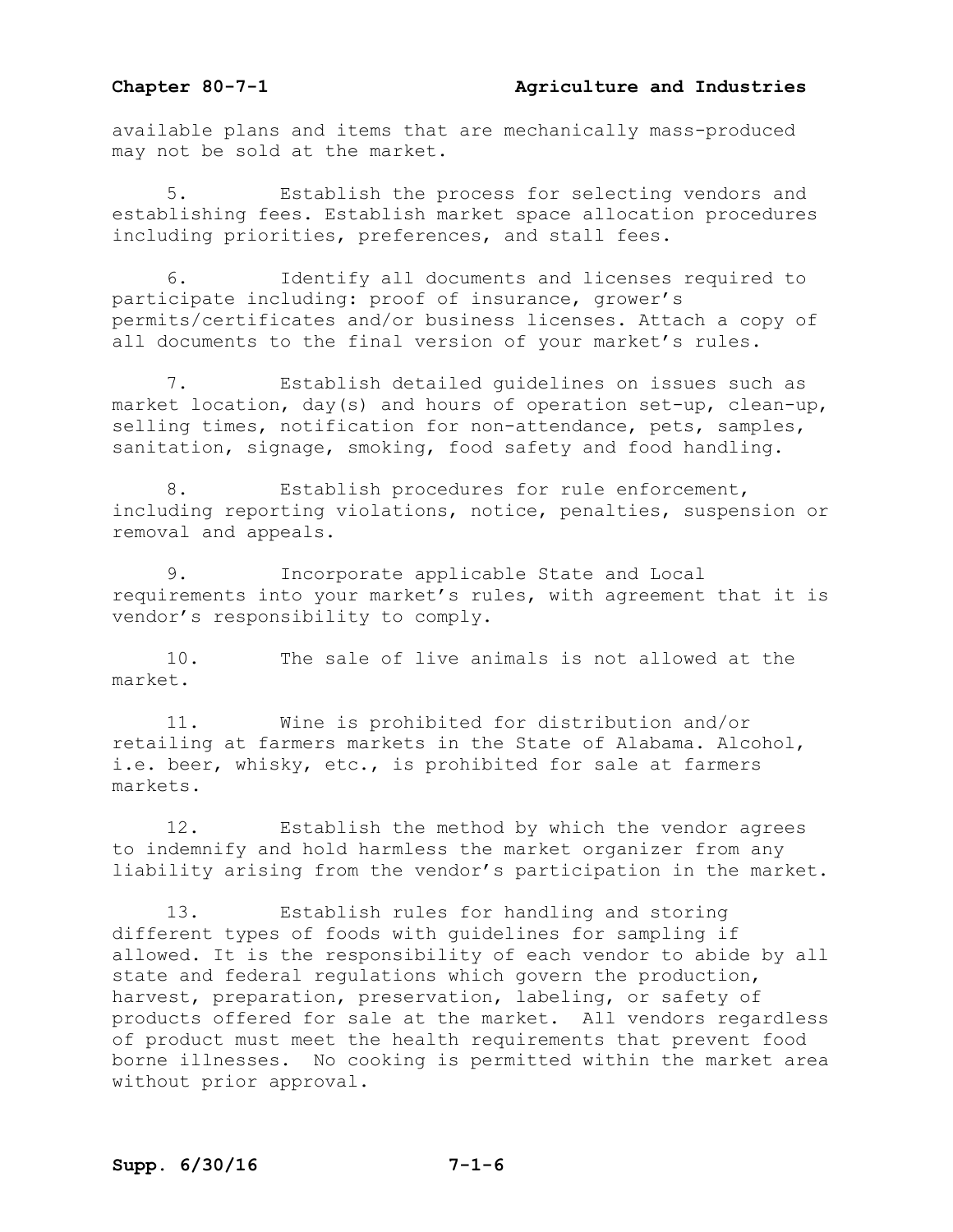(f) The Certified Farmers Market's rules and regulations shall contain a clause, which states that the governing body and its designated agents shall implement and enforce all rules and regulations pertaining to the operation of the Certified Farmers Market in a fair and equitable manner.

 (g) A copy of the Certified Farmers Market rules and regulations and any updates shall be sent to the Authority. The Authority's copy shall govern the Certified Farmers Market.

 (h) In order to be recognized by the Authority as a Certified Farmers Market the criteria and/or rules as set out in Chapter 80-7-1-.04 must be met. (This does not prohibit a market from imposing more stringent requirements on its sellers.) **Authors:** Don Wambles, Patrick B. Moody **Statutory Authority:** Code of Ala. 1975, §2-5A-8 **History: New Rule:** Filed February 12, 2014; effective March 19, 2014.

#### **80-7-1-.04 Criteria And Rules For A Certified Farmers Market.**

 (1) General Criteria for an Alabama Certified Farmers Market

 (a) "Alabama Certified Farmers Market" means a place, structure or building that is used by two or more Alabama Farmers for the direct sale of their own on-farm produce and/or food products to consumers, and where sales of these farm products represent the core business of the market.

 1. A grower/producer is a person(s) that grows or produces agricultural products. At least 80% of the agricultural product grown and offered for sale must be produced by the grower/producer or under the grower/producer's direction. The grower must verify in writing with the market manager and the Farmers Market Authority the name, location and contact information from whom the other 20% of locally grown products brought to market originate if this is permissible and clearly defined in the market's rules.

 2. A grower or grower representative must be present during market hours when his/her products are offered for purchase.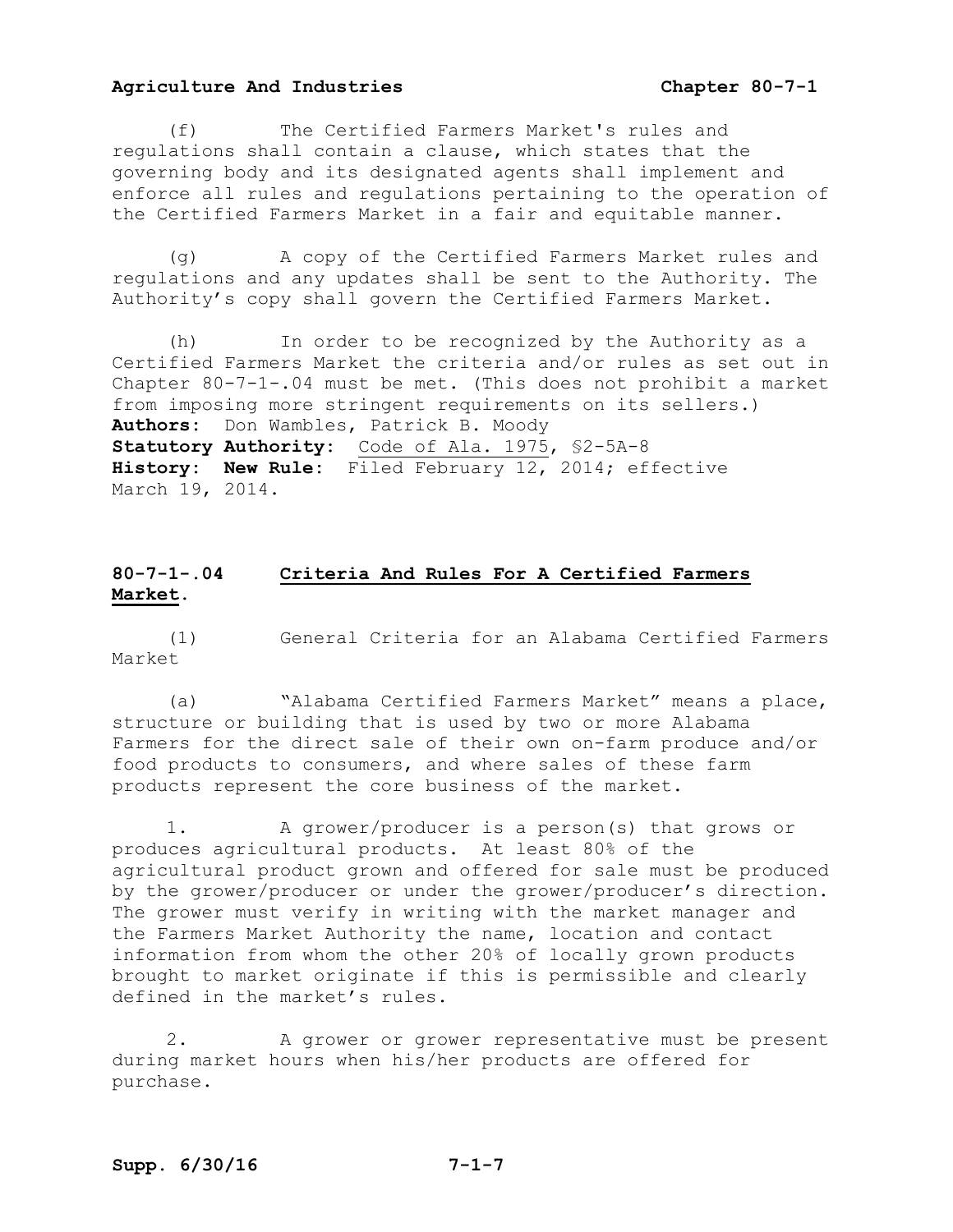#### **Chapter 80-7-1 Agriculture and Industries**

 (b) The market may be operated by an association, non-profit organization, government entity (state, county, municipal, tribal, etc.) or other organization/entity approved by the Authority.

 (c) Markets can allow the sale of non-food products (arts and crafts) and other value-added products (soaps, lotions, etc.) at the market's discretion as long as the number of non-food vendors does not exceed 30% of the total vendors.

1. All products that may be potentially hazardous must be permitted by the appropriate agency or in compliance with all city, county, state and federal laws and regulations.

 (d) The market must be organized pursuant to Code of Ala. 1975, Sections 2-5A-1 et seq. and comply with Chapter 80-7-1 of the Alabama Department of Agriculture and Industries Administrative Code.

(2) Rules Requirement for Farmers Markets

 (a) Certified Farmers Markets shall have a clear and organized set of rules that are enforced by a manager, who answers to either a board or steering committee. Market rules should be simple and easy to understand. Certified Farmers Markets shall adopt the minimum rules as set forth in Appendix A.

(b) Market rules should contain the following:

 1. A description of the market governance and market manager responsibilities;

 2. Rules for general operations such as hours/days of market, parking policies, and health and safety policies;

 3. Rules enforcement procedures, including penalties for failure to comply and a grievance procedure;

 4. Policies for who can sell at the market and how the market will approve vendors;

 5. Guidelines for what products can be sold, the use of equipment, the presentation of displays, and the use of scales;

6. Vendor fees and space assignment policies;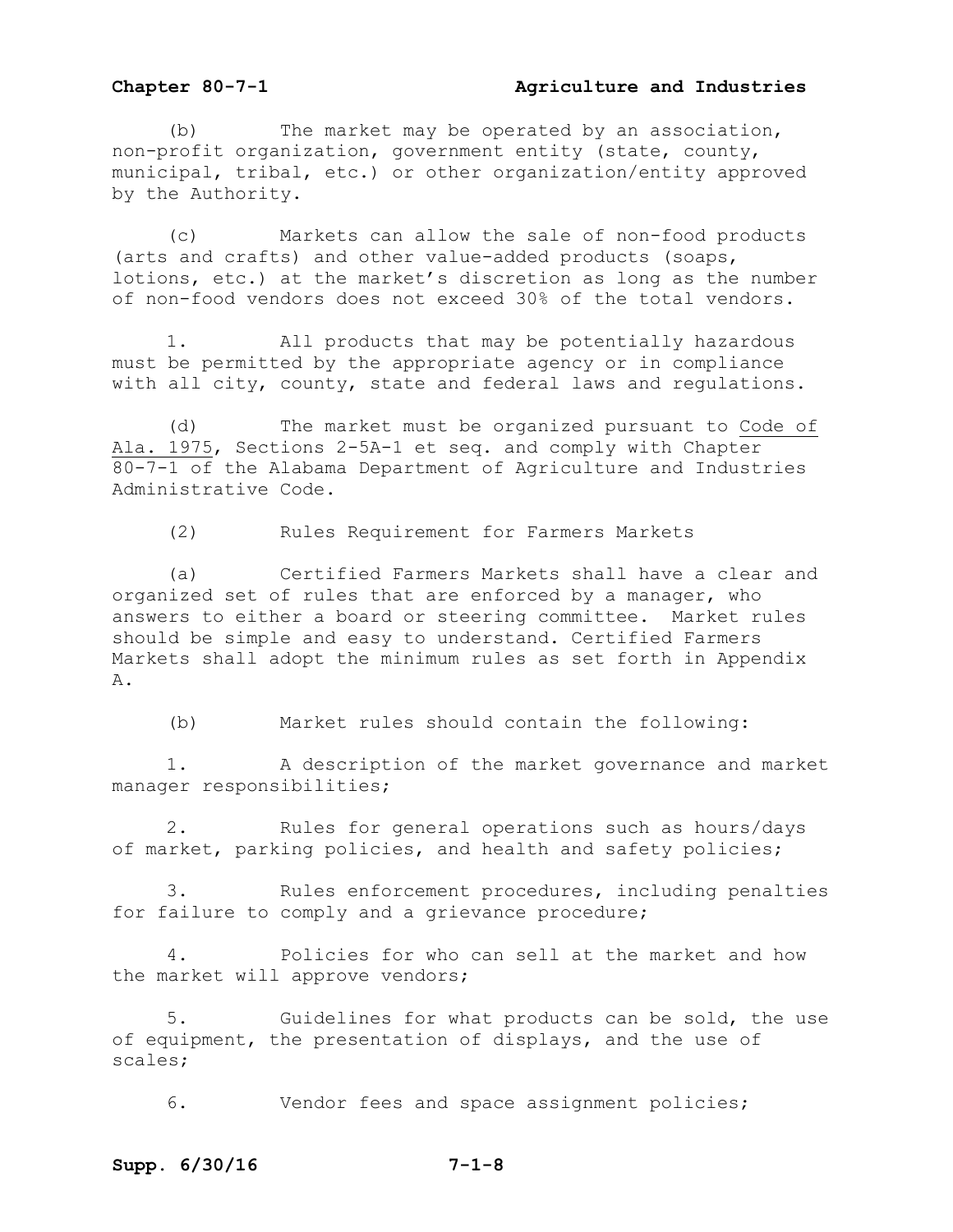7. How the market will ensure and enforce compliance;

 8. Rules that are unique to the market such as a waiting list policy or special events;

 9. The market management/governance may conduct farm visits;

10. Standards of vendor behavior;

11. All contact information;

 (c) All eligible producers must have a growers permit.

 (d) In addition to the above, a Certified Farmers Market's rules must, at a minimum, adhere to the following quidelines as set out in  $(3) - (10)$  of this chapter.

(3) Home Processed

 (a) Home Processed products are subject to sales tax. See Code of Ala. 1975, §40-23-4(a)(5) and §40-23-62(8).

 (b) Home processed products must satisfy all public health, labeling, permitting and other requirements pertaining to processed products. Chapter 420-3-22-.01 of the Rules of Food Establishment Sanitation now excludes a kitchen in a private home from the definition of food establishment if only food that is non potentially hazardous (time or temperature control required for safety) is prepared for sale or service at a function such as a charitable, religious, civic, or not-for-profit organization's food sale, or at state sanctioned Farmers Markets, and if the consumer is informed by a clearly visible label, tag, or placard at the sales or service location that the food is prepared in a kitchen that is not inspected by a regulatory agency, i.e. County or State Health Department.

(c) Label, Tag or Placard must conform to the size and form of the label below, and be placed at the top of the product that is to be sold.

> This item(s) was prepared in a kitchen that is NOT inspected by a regulatory agency.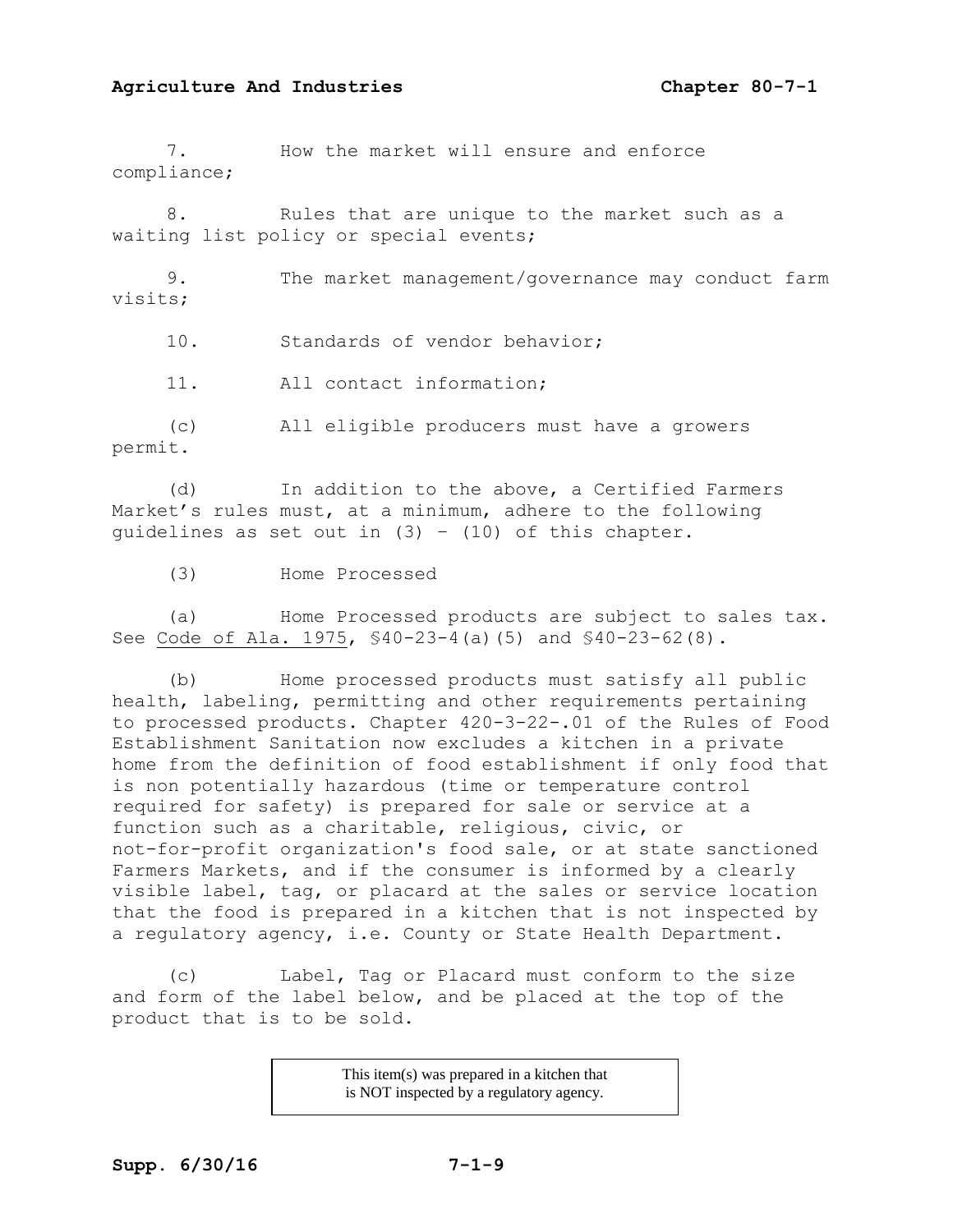(d) This effectively excludes farmers markets from regulatory requirements of the ADPH regarding non-potentially hazardous home processed foods. Certain home processed foods for example baked breads, rolls, cookies, cakes, brownies, fudge, double-crust fruit pies, traditional fruit jams, jellies, marmalades and relishes, candy, spices or herbs, snack items such as popcorn, caramel corn and peanut brittle, may be sold at farmers markets with appropriate labeling. The label of a food in packaged form shall specify conspicuously the name and place of business of the manufacturer, packer, or distributor.

 (e) The acidity of foods is measured by pH. The range of pH is commonly considered to extend from zero to 14. A pH value of 7 is neutral, because pure water has a pH value of exactly 7. Values less than 7 are considered acidic, while those greater than 7 are considered basic or alkaline. Acidic foods are usually tart and sour, all fruits are acidic: tomato, lemon, peach, apple, etc. The FDA rule for acid foods states that a food must have a pH below 4.6 to be sold as a minimally processed food. The reason for this is bacteria do not grow at this level of acidity.

 (f) This exclusion shall not be construed as allowing the sale of low acid foods (pH  $>4.6$ ) in hermetically sealed containers (i.e. such as home-canned green beans, peas, tomato relish, salsa, etc.) when such food is not prepared in a permitted establishment. The finish product will need to be tested, if the ph level is unknown.

(g) Food Product Testing Requirements:

 1. A small sample (at least 1 cup) of the product is required. The cost is approximately \$40.00 per sample. Checks may be made payable to: Alabama Cooperative Extension System or ACES. The sample should be carefully and safely packaged and mailed/sent to:

 Regional Extension Agent Alabama Cooperative Extension 221 Poultry Science Building 260 Lem Morrison Dr. Auburn University, AL 36849 Alabama Cooperative Extension System Food Product Testing Services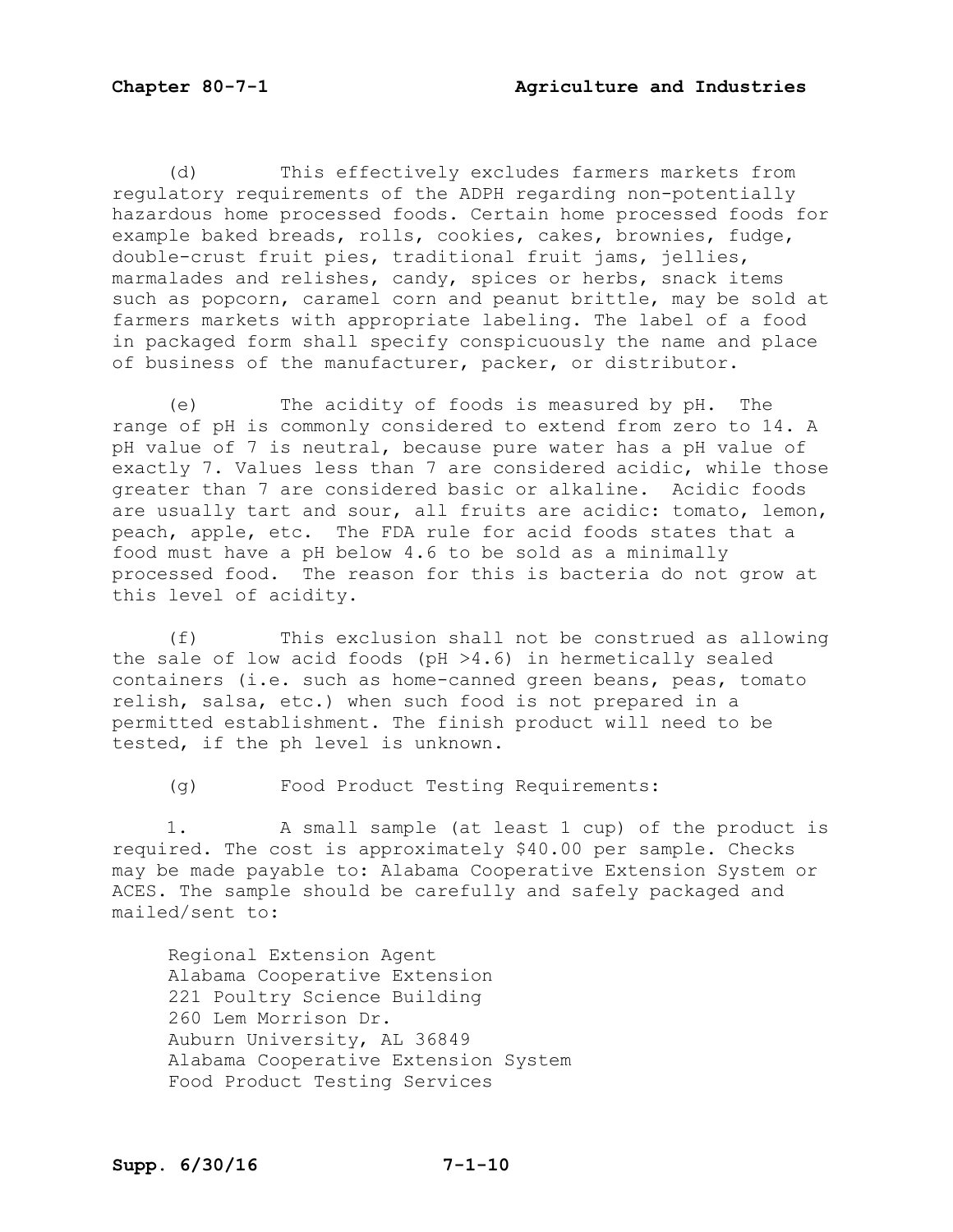2. The product must include the following information: Contact Person, Mailing Address, City/State/Zip, Phone/Fax, Email, Product Name

(4) Sampling/ Food Safety

 (a) All vendors, regardless of product, must meet the health requirements that prevent food borne illnesses. The standard requirements and recommendations for preparation and sampling at the Certified Farmers Market are:

 1. Preparation of fruit and vegetable samples requiring cutting or slicing should be done on-site immediately prior to consumption.

 2. No home prepared food samples shall be served at the market.

 3. Clean knives and cutting boards must be placed in protective plastic containers, food storage bags, wrapped in plastic wrap, etc.

 4. Clean equipment must be used to cut product, in-use items must be stored so they are protected from contamination.

 5. Replace soiled knives, cutting boards, etc. with clean items every two hours.

6. Use single service items whenever possible.

 7. Store soiled items in a closed bag or container to avoid attracting insects.

 8. All fruits and vegetables must be rinsed thoroughly in clean water.

 9. Products may be rinsed or cleaned prior to bringing them to the market. The items should be stored in disposable food bags.

 10. Rinse melons in a 200 parts per million chlorine solution prior to slicing for sampling.

 11. Fruit and vegetable sample servings must be protected from contamination at all times.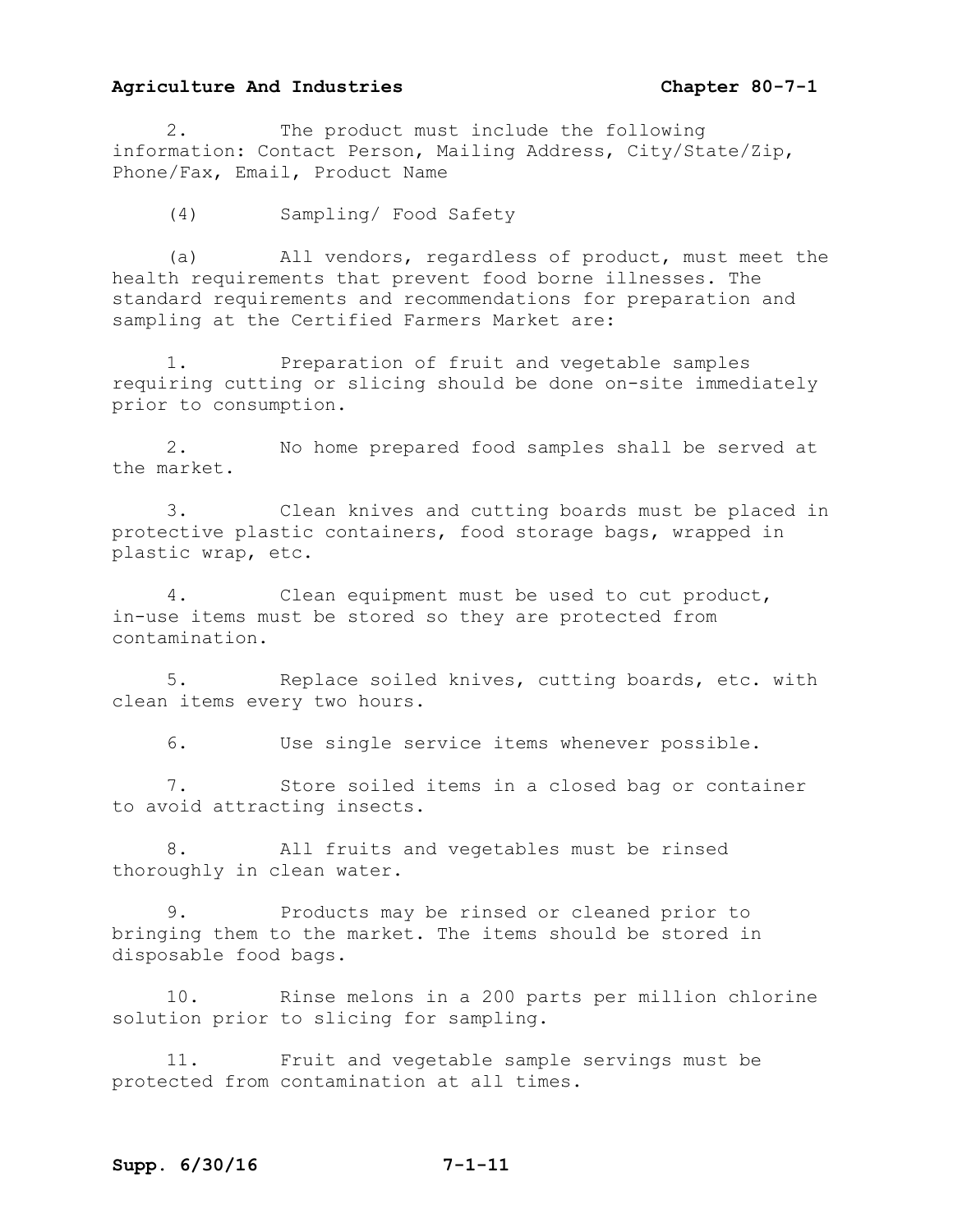#### **Chapter 80-7-1 Agriculture and Industries**

 12. Serving must be done in a manner protecting the sample from any bare hand contact.

 13. Utilize disposable gloves, single service utensils, napkins or tissues, or toothpicks are all adequate methods to avoid handling prepared samples.

 14. Any ice used for cooling must be continuously and properly drained to avoid wrapped items soaking in melted ice water.

 15. Canned items (i.e., jelly, salsa, etc.) may be opened one jar at a time and sampled with clean disposable utensils.

 16. Use toothpicks, wax paper, paper sampling cups, or disposable utensils to distribute samples.

 17. Temperature control must be maintained on items needing refrigeration after opening.

 (b) The County Environmentalist may have specific additional requirements depending on the food to be prepared and served, the general location of the event or food concession area, the availability of city water and sewage, and other local considerations. The Rules of the State Board of Health require that a permit to operate a temporary food booth be obtained prior to any prepared food being sold.

(5) Meat Products

 (a) Live animals are prohibited for sale at farmers markets in Alabama*.*

 (b) Only raw meats, including fish and seafood, that are processed, packaged, and labeled at an inspected facility or are otherwise exempted from inspection may be sold at a farmers market. Exempted meats: rabbits, quail and bison.

 (c) Beef, pork, poultry and lamb products sold at farmers markets must originate from livestock slaughtered in a government (federal or state) inspected facility.

 (d) All meat and poultry products must be wrapped and labeled with the seal of inspection on package. USDA publication "Guidance for Determining Whether a Poultry Slaughter or Processing Operation is Exempt from Inspection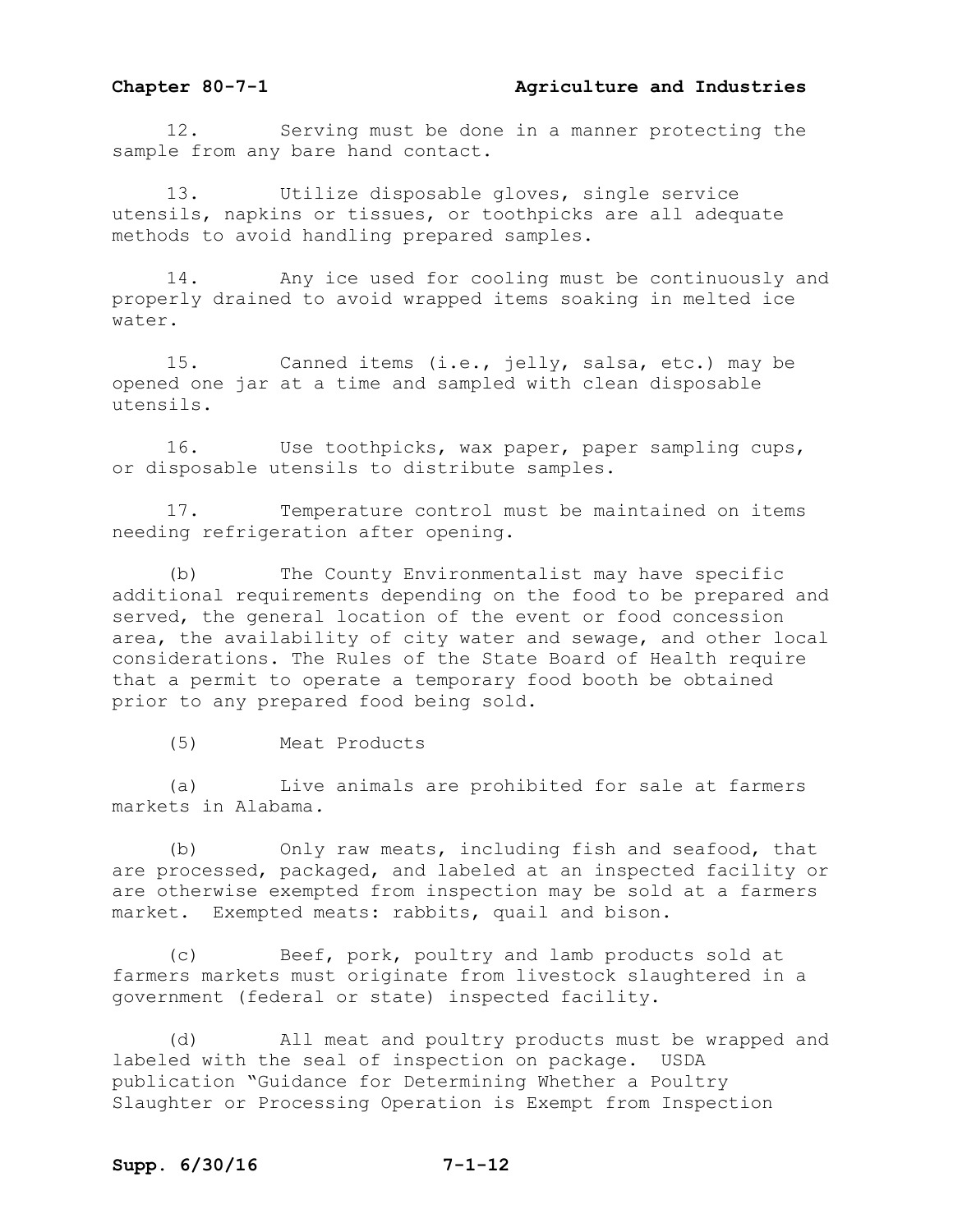Requirements of the Poultry Products Inspection Act Revision 1, April 2006," provides detailed information on the requirements for the sale of poultry at markets.

 (e) Meat products, other than fish and shellfish, must be brought to the market in frozen condition and kept frozen until sold. Selling packaged meat at the Farmers market requires sanitary handling and temperature control. A mechanical unit capable of maintaining the meat and poultry products in the frozen state is recommended to be used. For example, a freezer could be used.

 (f) Fish and shellfish products may be sold fresh if maintained at a temperature of 37°F to 41°F.

 (g) Meat at farmers markets being sold by resellers will include a "Distributed by/Packed for", or similar, statement on the labels of their meat products. Conversely, meat products being sold at Farmers markets that are prepared and packaged by the selling vendor will not include a "Distributed by/Packed for", or similar, statement.

(6) Wine/Alcohol/Controlled Substances

 (a) Alcoholic beverages as defined in Alabama Code Sec. 28-3-1 are prohibited for sales or distribution at farmers markets

 (b) Proof of alcoholic content is the responsibility of the vendor

 (c) Controlled substances are prohibited for sale at farmers markets.

(7) Insurance

 (a) Each Certified Farmers Market shall acquire, and show proof of liability insurance.

(8) Proper Weights and Measurement

 (a) All farmers markets must meet the legal measurement guidelines established by the State of Alabama for dry and wet produce. Produce may be sold by weight, measure or count depending on the commodity. Selling by weight or measure involves legally defined weights and measures. A quart is a legal dry quart or legal liquid quart, not necessarily a quart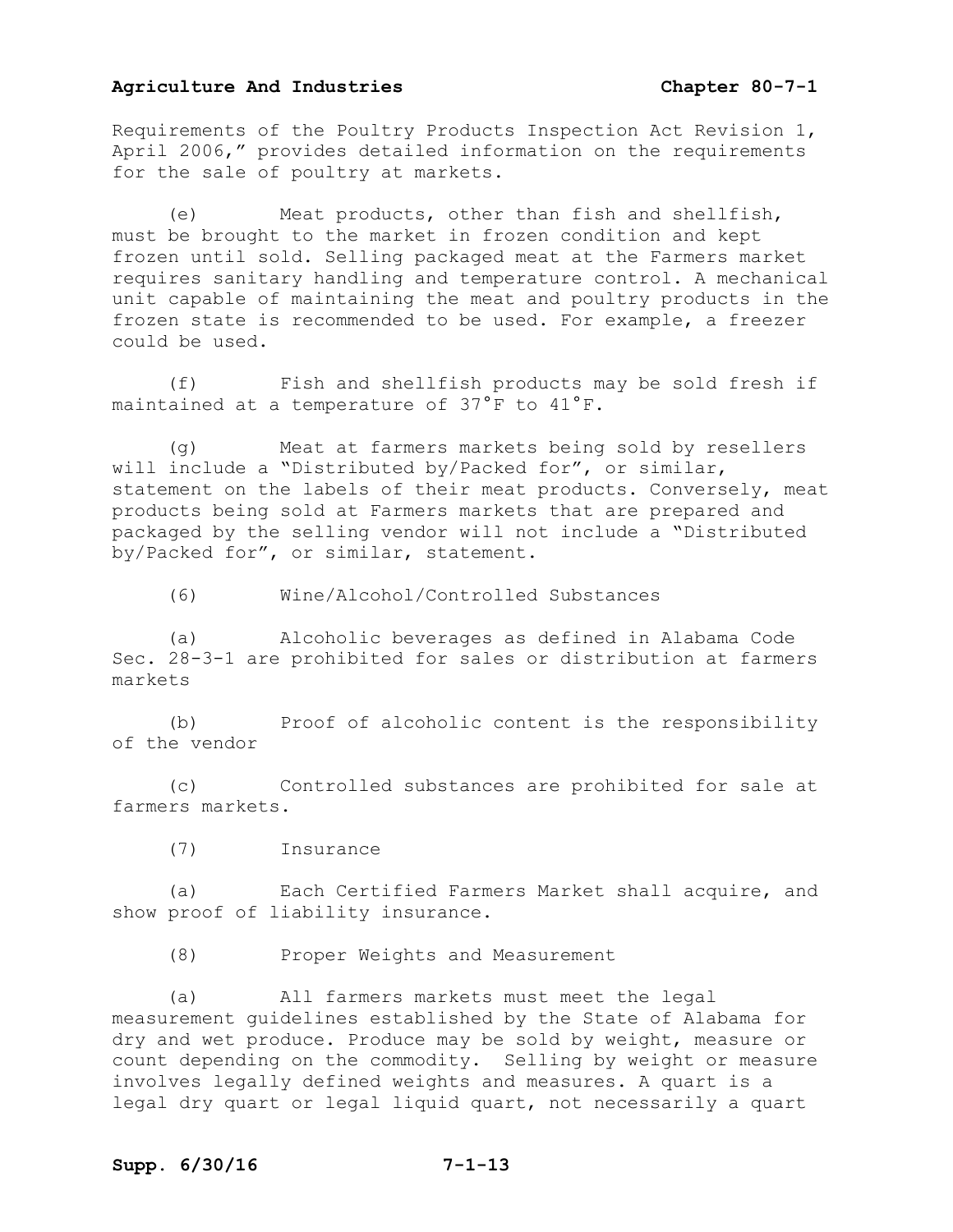#### **Chapter 80-7-1 Agriculture and Industries**

basket filled past the rim of the basket. A pound is a legal pound, as judged by specially calibrated weights certified by the National Institute of Standards and Technology.

 (b) Not all scales are eligible for farmers market usage. Those scales stamped, "Not legal for use in trade" on them, cannot be used to measure product for sell at markets. Examples of scales not to be used are: bathroom, baby, restaurant portion scales, postal, and kitchen utility scales.

 (c) When selling by measure, a standard dry pint or dry quart container is actually measured by the cubic inches it contains, not the shape. An accurate measure would be when the container is filled and struck level across the top sides of the container. When purchasing containers, be certain they meet the legal definition of pints, quarts, pecks, etc.

 (d) Just as water weight can be lost after harvest, volume can decrease as well. Some settling also can occur in transit. The content must be level to the top of the container at the time of sale. It is recommended seller overfill containers to allow for these factors.

 (e) When selling by liquid such as cider, the exact amount in the container has to be measured to achieve the correct cubic inch, fluid amount. When selling bakery products, items must have stated weight on packaging or identified so the consumer may make an informed purchase.

 (f) Scales being used in commerce shall be tested at least once each fiscal year based on the fiscal year adopted by the State of Alabama which runs from October 1st through September 30th.

(9) Dairy Products

 (a) All dairy products, including cheese, must be processed, packaged, and labeled at a facility permitted and inspected by the Alabama Department of Public Health's Milk and Food Processing Branch. Product must have the proper labeling vendor contact information or have information posted so consumer will know who to contact if necessary.

 (b) Sale of raw milk for human consumption is not legal and cannot be sold at markets.

(10) Shell Eggs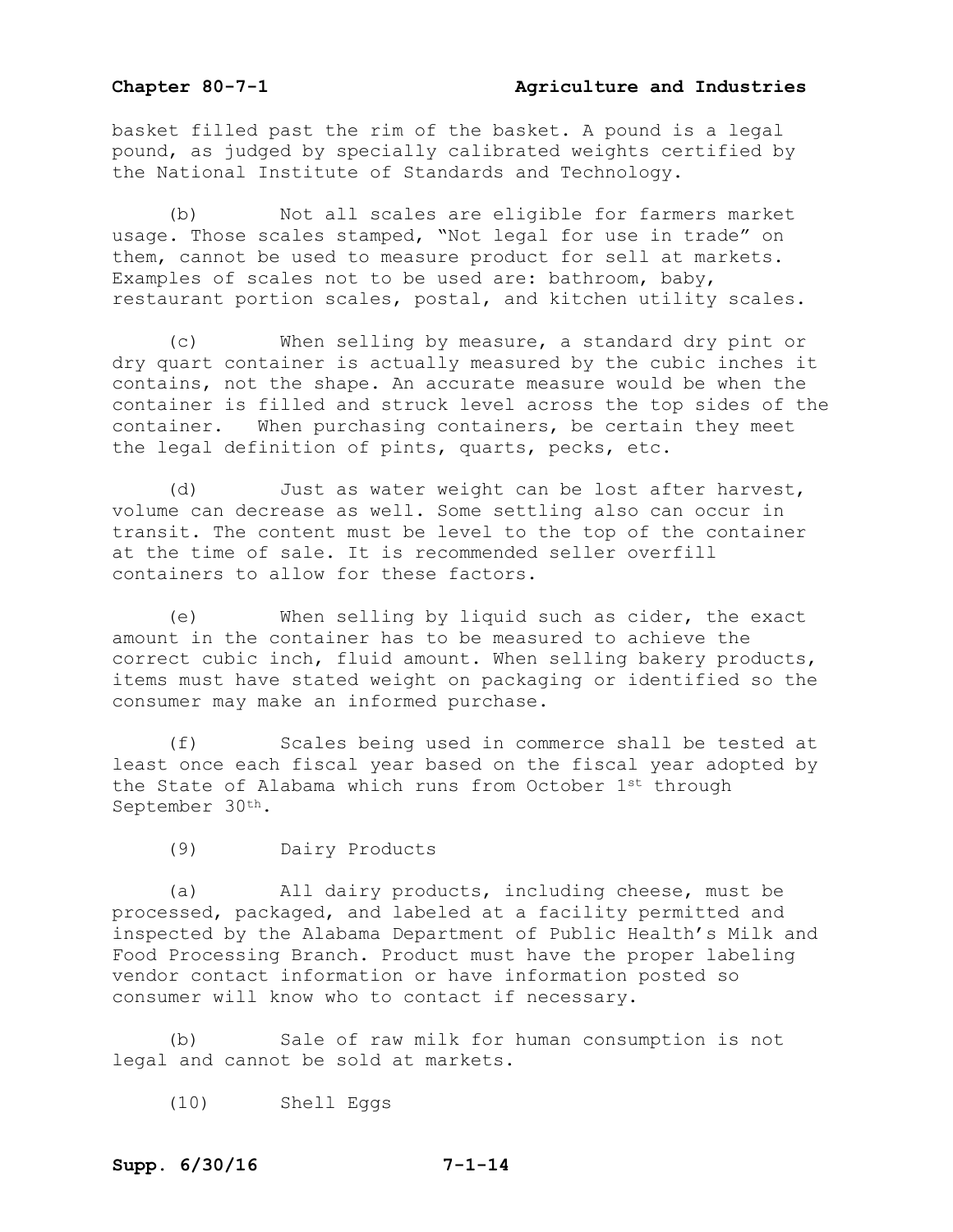(a) Shell eggs are considered farm products and may be sold at farmers markets with proper labeling information on package. Information required is: name and address of egg packer, date eggs were packed, and grade. Carton or egg container and egg product itself must be sanitized and free from fecal matter and other farm filth.

#### **Egg Weights**

|          | Dozen Carton     | Dozen Carton |          | 1.5 Dozen Carton 2.5 Dozen Sleeve |
|----------|------------------|--------------|----------|-----------------------------------|
| Pee Wee  | 15 <sub>oz</sub> | .94 lbs      | 1.41 lbs | 2.34 lbs                          |
| Small    | 18 <sub>oz</sub> | 1.13 lbs     | 1.69 lbs | 2.81 lbs                          |
| Medium   | $21$ $oz$        | 1.31 lbs     | 1.97 lbs | 3.28 lbs                          |
| Large    | 24 oz            | 1.50 lbs     | 2.25 lbs | 3.75 lbs                          |
| Ex-Large | $27 \text{ oz}$  | 1.69 lbs     | 2.53 lbs | 4.22 lbs                          |
| Jumbo    | 30 <sub>oz</sub> | 1.88 lbs     | 2.81 lbs | 4.69 lbs                          |

 (b) There are three consumer grades for eggs: U.S. Grade AA, A, and B. The grade is determined by the interior quality of the egg and the appearance and condition of the egg shell. Eggs of any quality grade may differ in weight (size).

 (c) U.S. Grade AA eggs have whites that are thick and firm; yolks that are high, round, and practically free from defects; and clean, unbroken shells. Grade AA and Grade A eggs are best for frying and poaching where appearance is important.



(d) U.S. Grade A eggs have characteristics of Grade AA eggs except that the whites are "reasonably" firm. This is the quality most often sold in stores.

 (e) U.S. Grade B eggs have whites that may be thinner and yolks that may be wider and flatter than eggs of higher grades. The shells must be unbroken, but may show slight stains. This quality is seldom found in retail stores because they are usually used to make liquid, frozen, and dried egg products.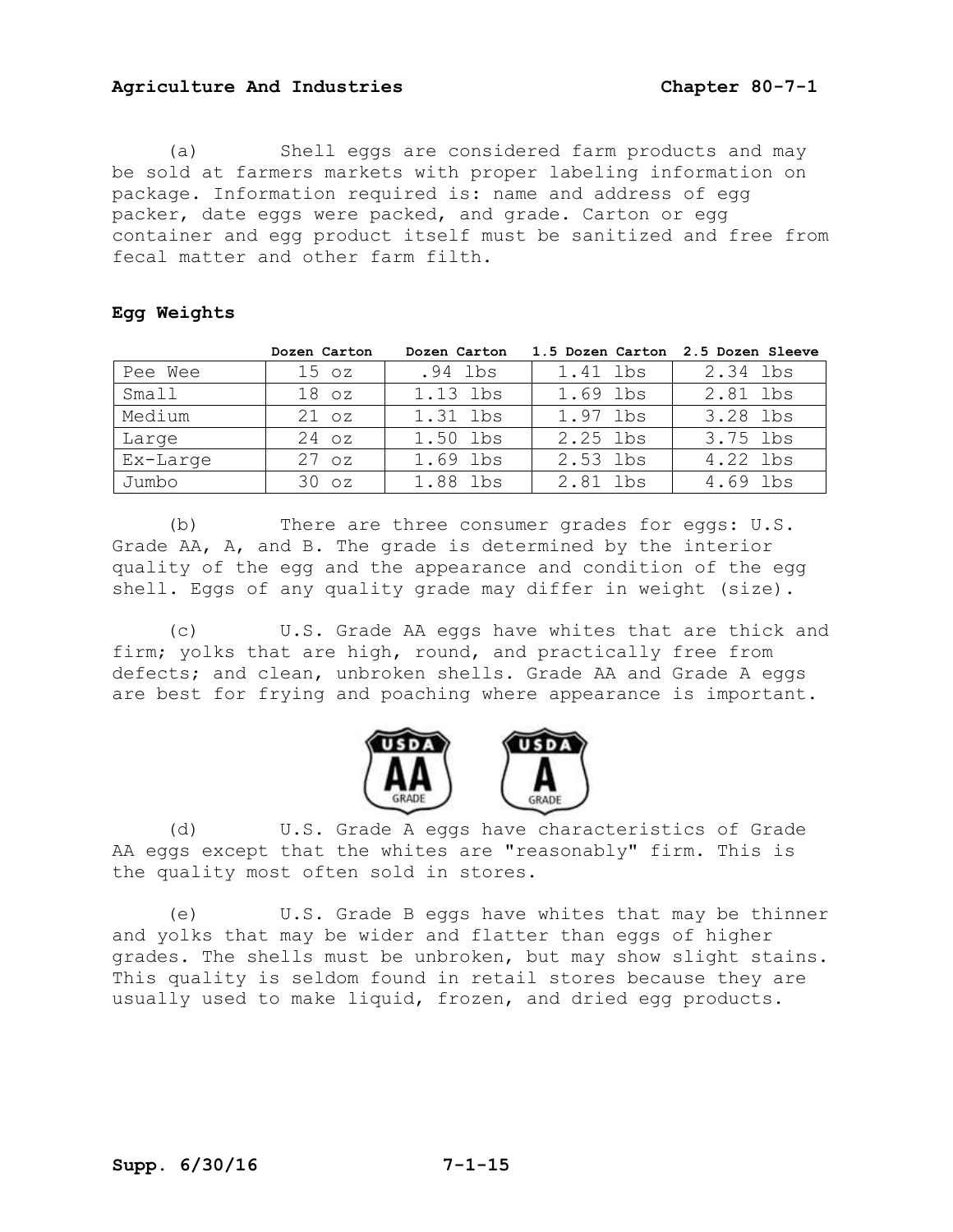(f) Egg Label Example:

Grade A Large

John Doe 12345 Sullivan St Montgomery, AL 36130

Packaged- 06/17/2011

**Authors:** Don Wambles, Patrick B. Moody **Statutory Authority:** Code of Ala. 1975, §2-5A-8. **History: New Rule:** Filed February 12, 2014; effective March 19, 2014. **Amended:** Filed May 17, 2016; effective July 1, 2016.

#### **80-7-1-.05 Issuance Of Certificates.**

 (1) The Authority shall issue a Certified Farmers Market certificate upon review of application and determination that the applicant meets the requirements to operate a Certified Farmers Market.

 (2) A Certified Farmers Market certificate shall be valid until December31st of the 2<sup>nd</sup> year in which the certificate is issued. **Authors:** Don Wambles, Patrick B. Moody **Statutory Authority:** Code of Ala. 1975, §2-5A-8. **History: New Rule:** Filed February 12, 2014; effective March 19, 2014.

#### **80-7-1-.06 Compliance Requirements For The Operator Of A Certified Farmers Market.**

 (1) The operator of a Certified Farmers Market shall ensure that each person participating in the sale of agricultural products in the area designated as a Certified Farmers Market:

- (a) Is a Farmer, or grower representative.
- (b) Sells only certified agricultural products.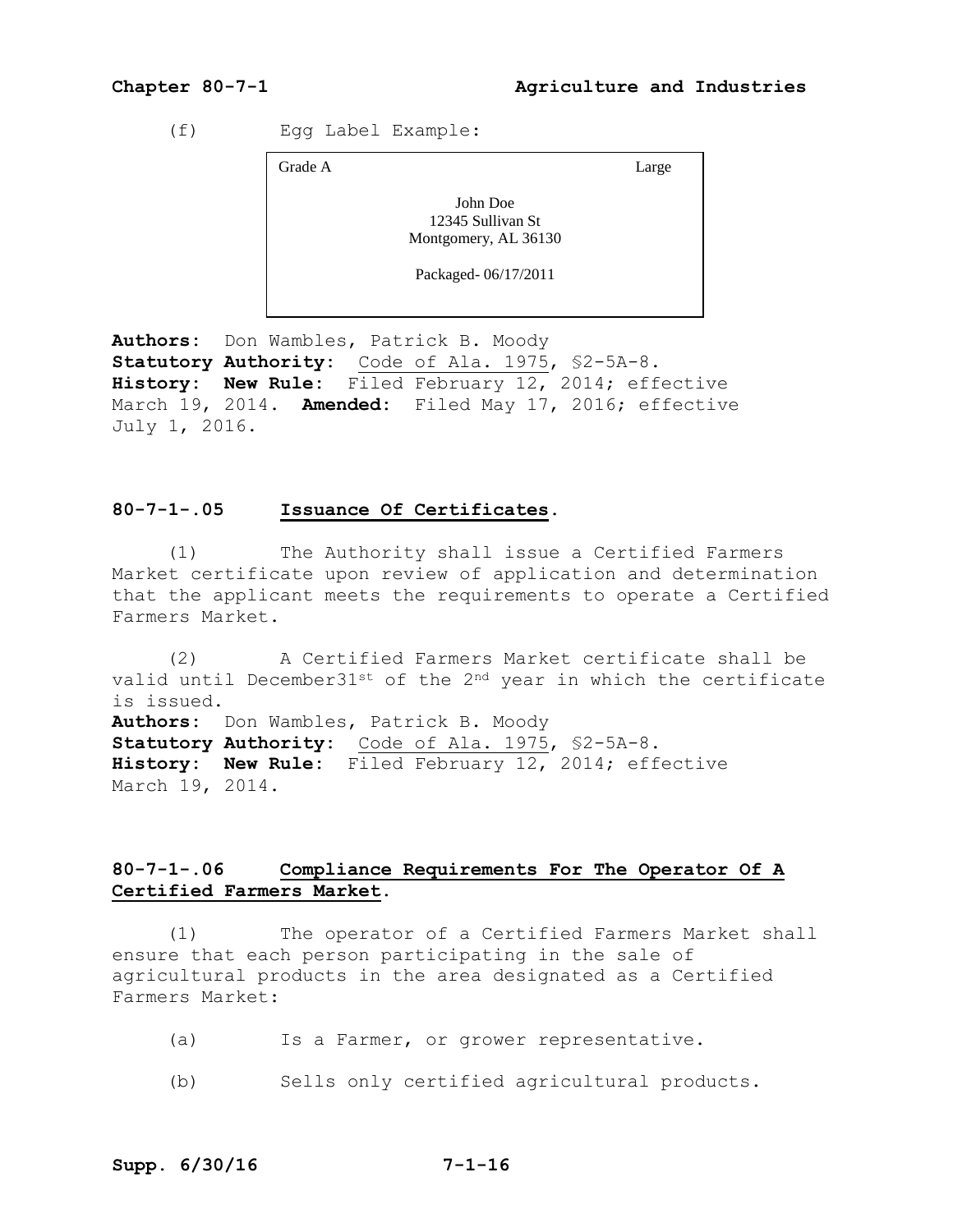(2) No person shall operate a Certified Farmers Market unless he or she has in his or her possession a current, valid Certified Farmers Market Certificate issued by the Authority.

 (3) The operator of a Certified Farmers Market shall, upon the request of an enforcement officer, provide for review his or her current, valid Certified Farmers Market Certificate at any time during the operation of a Certified Farmers Market. **Authors:** Don Wambles, Patrick B. Moody **Statutory Authority:** Code of Ala. 1975, §2-5A-8. **History: New Rule:** Filed February 12, 2014; effective March 19, 2014.

**80-7-1-.07 Applicability Of Rules And Regulations Regarding Farmers Market Nutrition Programs.** No provision in this Chapter shall be construed to in any way invalidate, supersede, or otherwise impair the applicability of the rules and regulations regarding either the Senior Farmers Market Nutrition Program or the WIC Farmers Market Nutrition Program. **Authors:** Don Wambles, Patrick B. Moody **Statutory Authority:** Code of Ala. 1975, §2-5A-8. **History: New Rule:** Filed February 12, 2014; effective March 19, 2014.

### **80-7-1-.08 Penalties.**

 (1) All Farmers and Certified Farmers Markets are required to adhere to the rules and regulations of the Authority. The Commissioner may discipline the following for violating the Authority's rules and regulations:

(a) The Certified Farmers Market; or

 (b) A family member, employee, or another Farmer acting on behalf of the Farmer; or

 (c) Any other person whose actions may have resulted in the violation.

 (2) The Commissioner, upon determination that a Farmer has violated the Authority's rules and regulations may: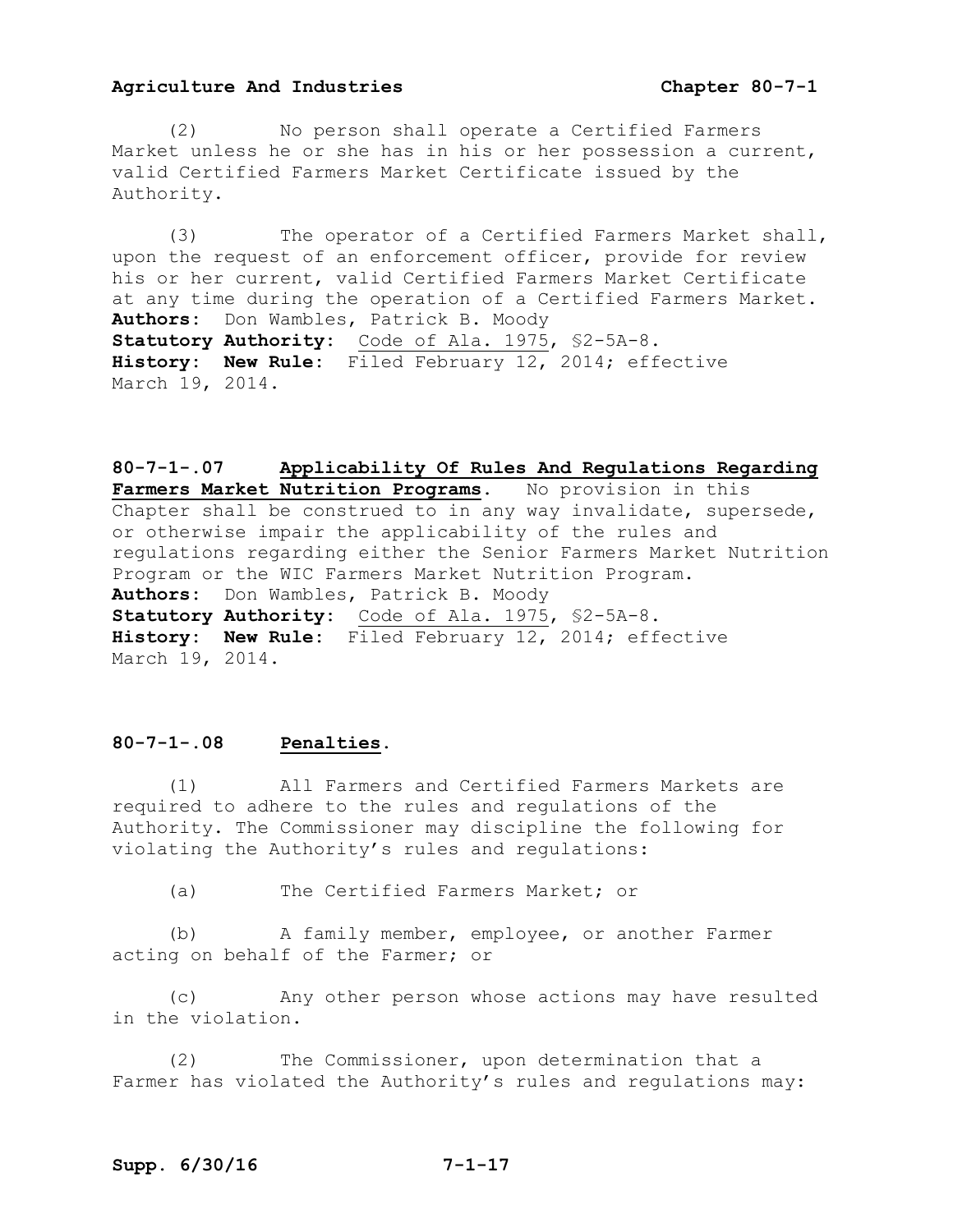(a) Issue a written reprimand; or

(b) Suspend a license up to six months; or

 (c) Refuse to allow farmer access to market for a period of up to 18 months.

 (3) The Commissioner, upon determination that a Certified Farmers Market has violated the Authority's rules and regulations may:

(a) Issue a written reprimand; or

 (b) Suspend a Certified Market Certificate for up to six months; or

(c) Revoke the Certified Market Certificate;

 (4) Disciplinary actions shall be initiated by the Director of the Authority upon belief that a violation has occurred. All persons or entities certified under these rules may appeal any disciplinary action initiated by the Director. **Authors:** Don Wambles, Patrick B. Moody **Statutory Authority:** Code of Ala. 1975, §2-5A-8. **History: New Rule:** Filed February 12, 2014; effective March 19, 2014.

#### **80-7-1-.09 Appeals.**

 (1) Any person may appeal to the Commissioner for a hearing to challenge any of the following actions:

- (a) Denial of any certificate.
- (b) Revocation of any certificate.
- (c) Suspension of participation privileges.

 In all cases, the appeal must be submitted to the Director in writing within 30 days of the date the action or decision was made.

**Authors:** Don Wambles, Patrick B. Moody **Statutory Authority:** Code of Ala. 1975, §2-5A-8. **History: New Rule:** Filed February 12, 2014; effective March 19, 2014.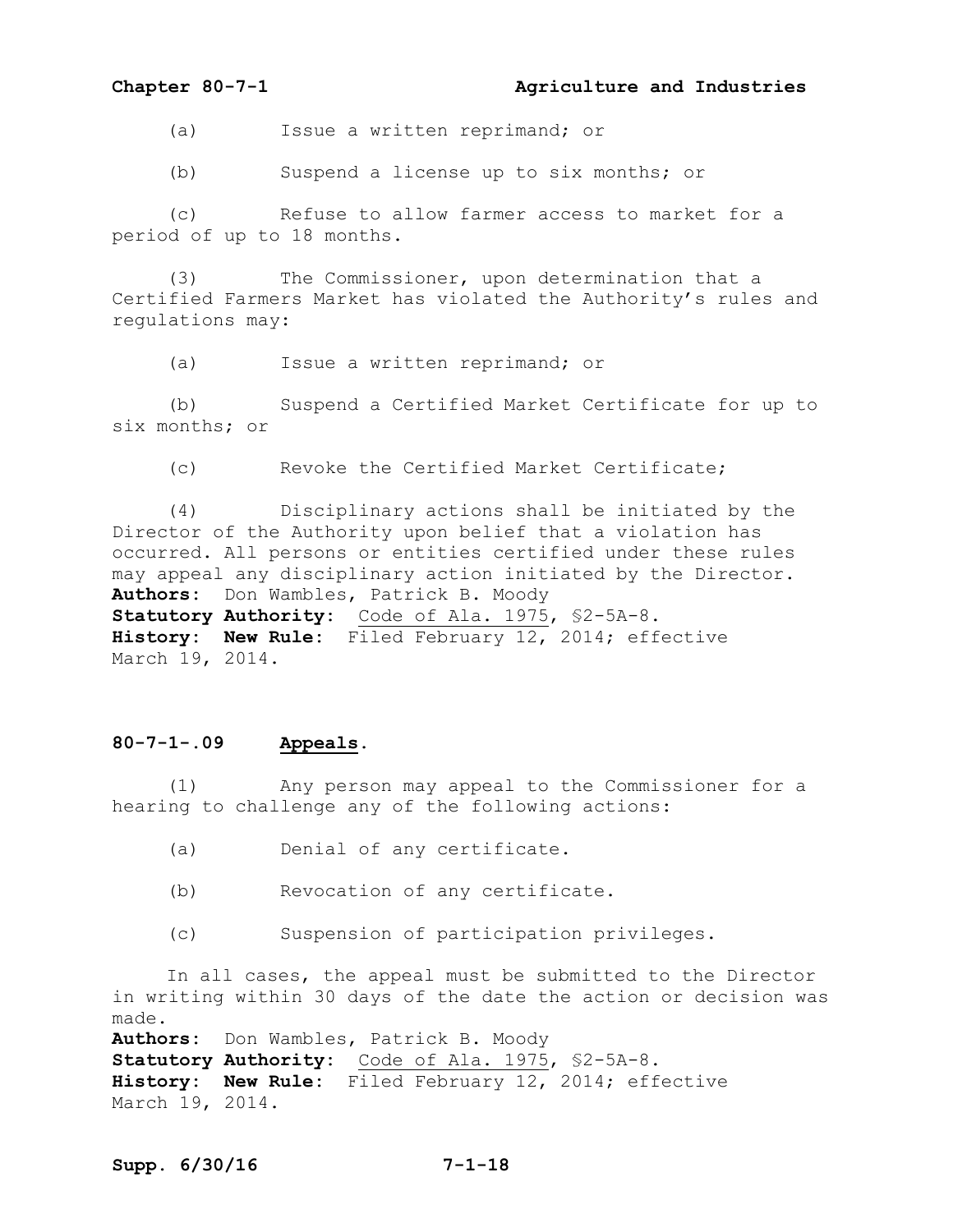### **ALABAMA DEPARTMENT OF REVENUE -SALES AND USE TAX RULES Code of Alabama 1975, Sections 40-23-31 and 40-23-83**

### **810-6-3-.01. Exemptions for Agricultural Products Sold by the Producer.**

(1) There are two exemptions in the sales and use tax statutes relative to agricultural products sold by the producer- one is found in Sections 40-23-4(a)(5) and 40- 23-62(8), Code of Alabama 1975, and the other in Section 40-23-4(a)(44). A sale of agricultural products that does not qualify for one of these exemptions may still qualify for the other.

(2) Sections 40-23-4(a)(5) and 40-23-62(8) exempt sales of products of the farm, dairy, grove, or garden from sales and use tax when the products (i) are sold by the producer, by members of the producer's immediate family, or by persons employed by the producer to assist in the production of the products and (ii) have not been processed, except to the extent that the products are customarily processed by operators of farms, dairies, groves or gardens in preparing products for market.

(a) This exemption does not apply to agricultural products sold by the producer through a store which the producer operates. (Curry v. Reeves, 240 Ala. 14, 195 So. 428)

(b) Unlike the exemption outlined in paragraph (3) below, this exemption is not limited to products that are planted, cultivated, and harvested by the producer. Examples of products that may qualify for this exemption but not the exemption in paragraph (3) include but are not limited to milk, eggs, catfish, minnows, bees, honey, rabbits, and hamsters produced on farms.

(3) Section 40-23-4(a)44 exempts fruit or other agricultural products from sales and use tax when sold by the person or corporation that planted, cultivated, and harvested the products. Unlike the exemption outlined in paragraph (2) above, this exemption is not lost to the producer who sells qualifying agricultural products through a store operated by the producer.

(4) Sales of agricultural products which otherwise qualify for one or both of the exemptions outlined in paragraphs (2) and (3) above do not lose their exempt status if the products retain their raw, unprocessed form when prepared by the producer for marketing or merchandising. An agricultural product is no longer in its raw, unprocessed form if it is cooked, boiled, roasted, or mixed or compounded with ingredients other than additional exempt agricultural products.

(a) Examples of prepared agricultural products which do not lose their exempt status when they otherwise qualify for either or both of the exemptions outlined in paragraphs (2) and (3) are:

- 1. raw pecans when cracked or shelled
- 2. raw shelled peanuts
- 3. raw shelled peas, beans, or butterbeans
- 4. raw shucked corn
- 5. raw washed fruits or vegetables.

(Continued)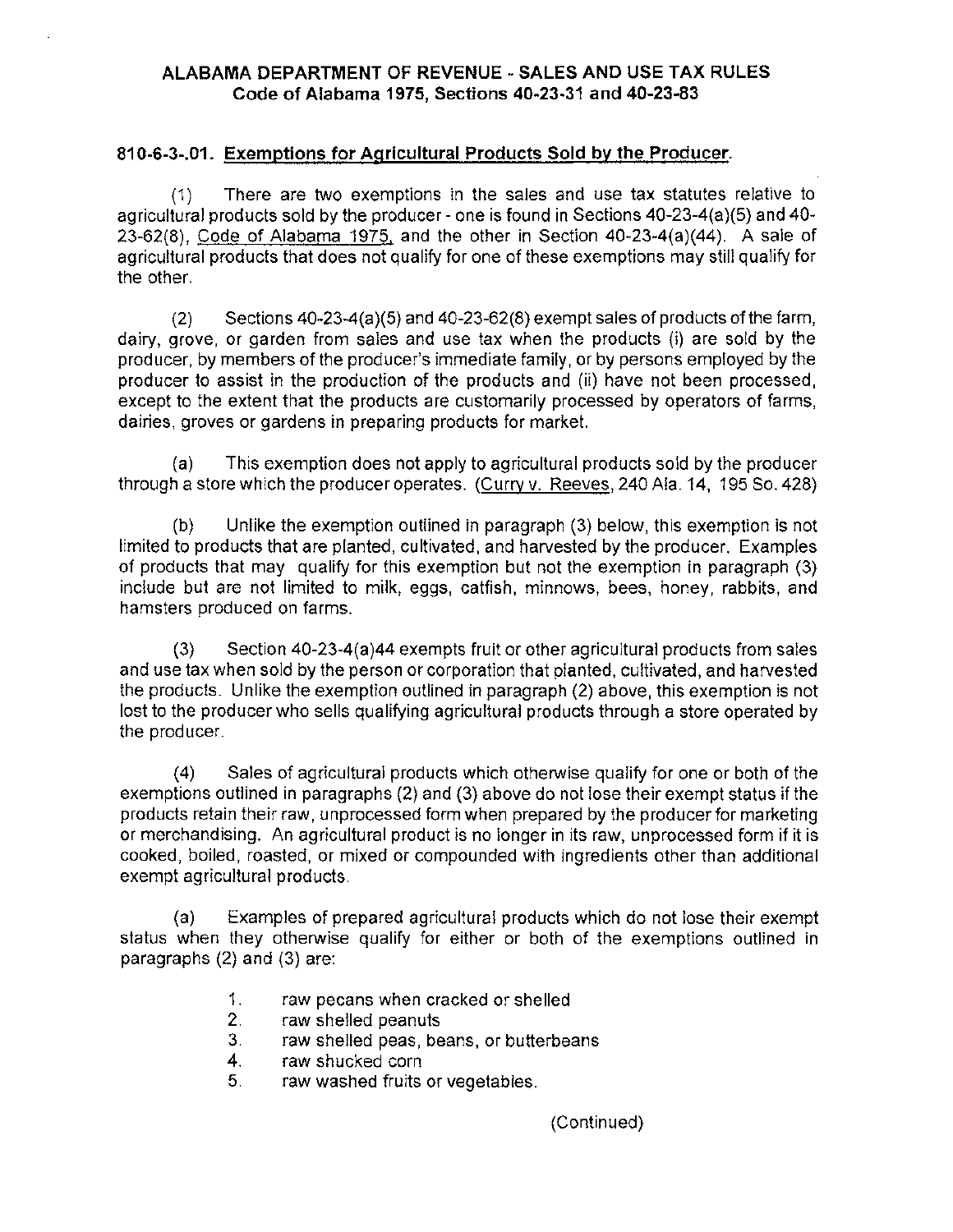### **ALABAMA DEPARTMENT OF REVENUE -SALES AND USE TAX RULES Code of Alabama 1975, Sections 40-23-31 and 40-23-83**

## **810-6-3-.01. (Continued)**

(b) Examples of processed agricultural products which do not qualify for the exemptions outlined in paragraphs (2) and (3) above are:

- 1. apple cider<br>2. boiled or rox
- boiled or roasted peanuts
- 3. candy<br>4. cane o
- cane or sorghum syrup
- 5. fruit pies
- 6. ice cream
- 7. jellies and jams
- 8. peanut butter
- 9. pickled peaches
- 10. pickles
- 11. roasted pecans.

(Readopted through APA effective October 1, 1982, amended May 22, 1993, amended July 30, 1998)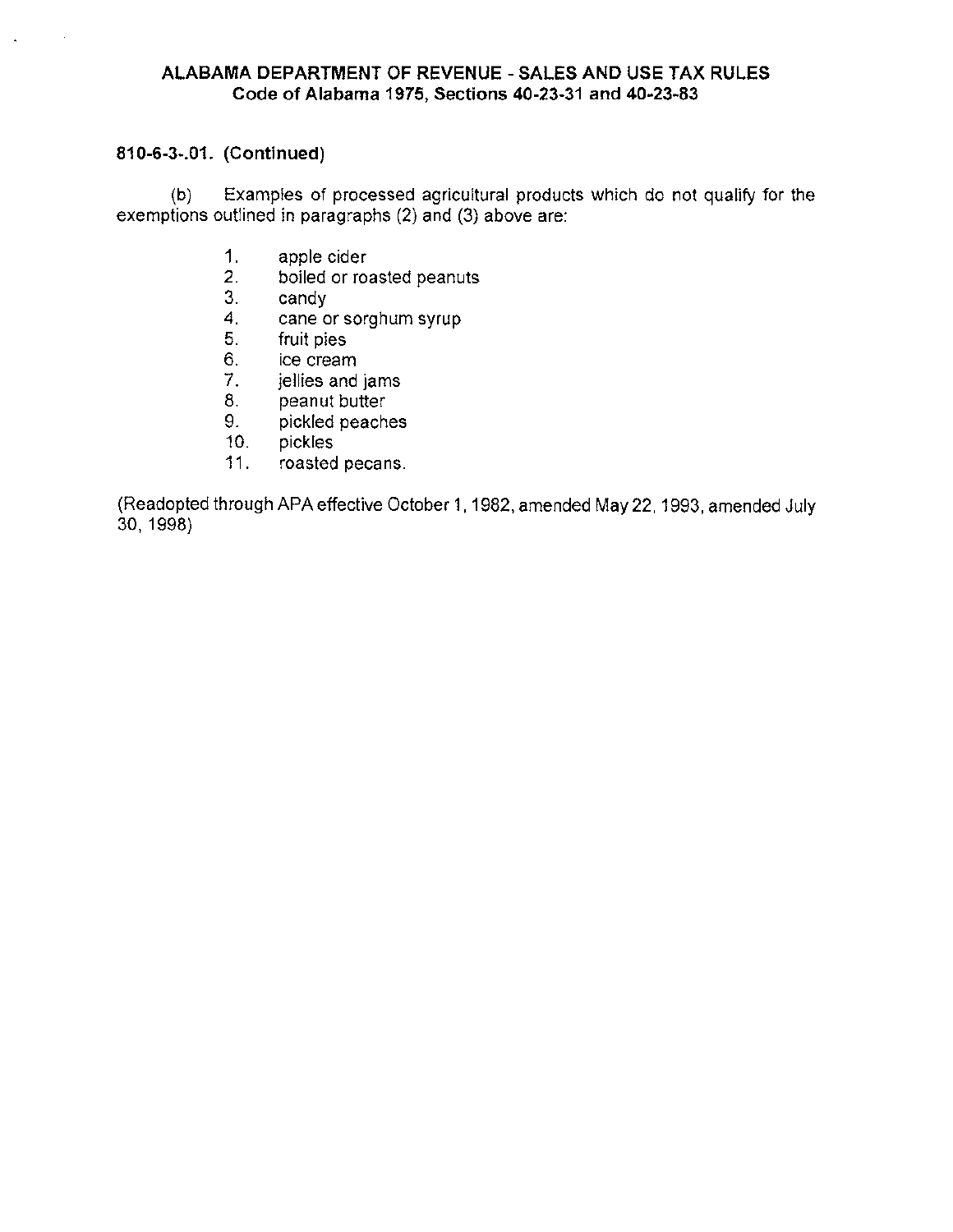



# **Supplemental Nutrition Assistance Program (SNAP)/Electronic Benefit Transfer (EBT) Acceptance**

# **What are the benefits of participating in SNAP?**

 Adopting EBT technology to accept SNAP benefits can help markets tap into a larger customer base by providing an easy and convenient way for consumers to redeem SNAP benefits on eligible food items. For vendors selling eligible food items, the potential for increased sales from SNAP redemptions can be substantial. *(USDA, Food and Nutrition Service)*

# **Operating Manner**

- **Authorized benefit holder will purchase tokens**
- **The patron's EBT card will be debited for the value of the tokens purchased**
- **Patrons will use the tokens only for the purchase of eligible foods from authorized vendors of the market**
- **Patrons may return unused tokens with the market staff for credit only on the same day of purchase**
- **Credit for the value of the returned tokens will be returned to the patrons EBT card**
- **At the close of business, the market staff will exchange tokens taken by vendors for a check from the market to the vendor, each market day**
- **Checks will be distributed only with the designated representative of each authorized market vendor**

**Token Counterfeit-proof design:**

- **The only tokens used will be gold, nickel based tokens with the unique imprint of the River Market's logo on each side, with the currency amount also imprinted on each side**
- **The only tokens used will be \$1 and \$3 denominations**

**Vendor Settlement Steps:**

- **1. At the close of business, vendors will exchange their collected tokens with a designated market staff member**
- **2. A check will be issued to the Vendor in the amount that reflects their EBT transactions for that day**
- **3. Vendor will sign a settlement log confirming receipt of the check**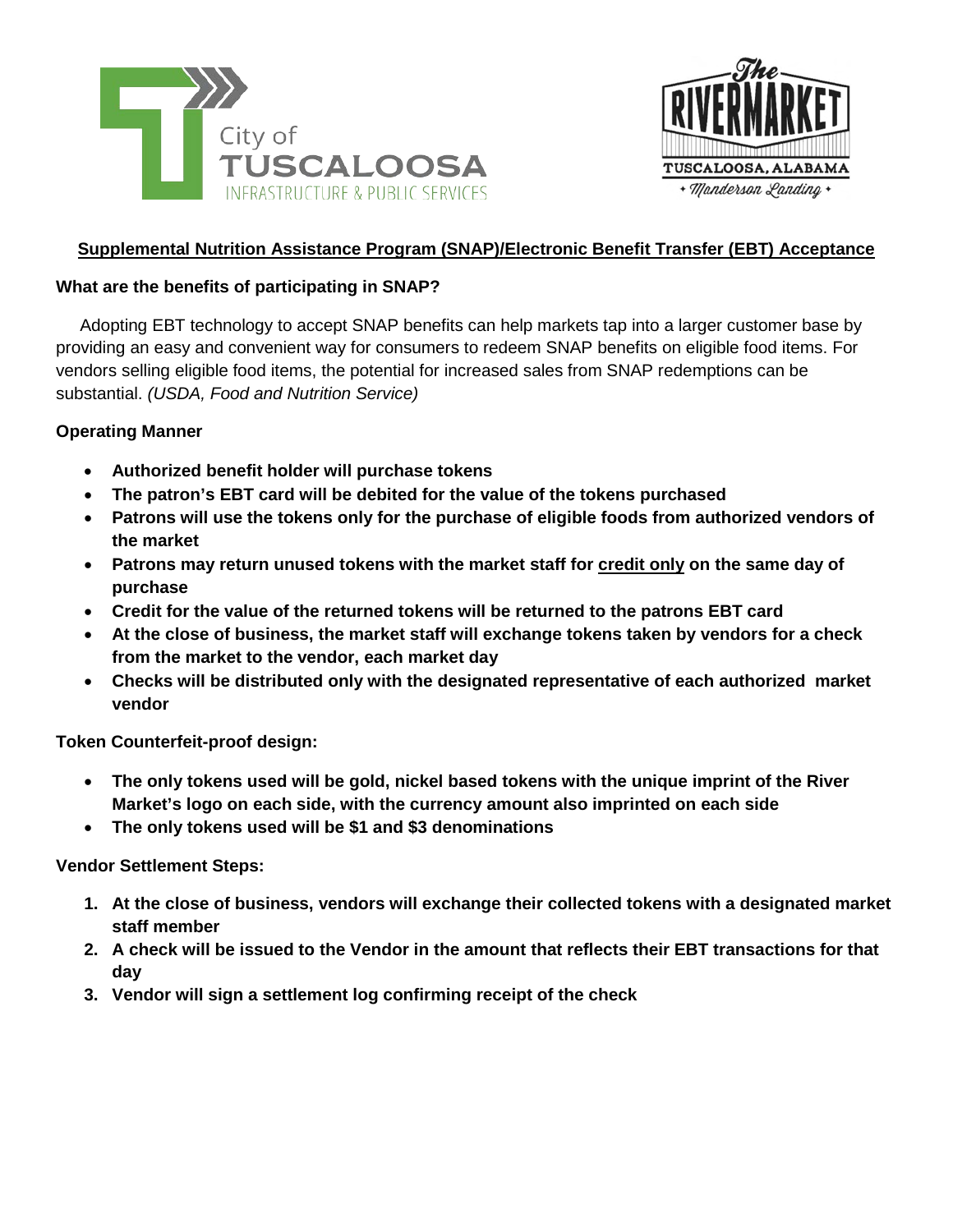# *Vendor Concern Form*



*Vendors who have concerns about market operations, vendor policies, or other vendors' compliance with market rules should submit this Concern Form. Market Management will not reveal the inquiring vendor's name to anyone. Please submit this form directly to market management on the market day or within a week of the market during which the alleged violation occurred.* 

Date https://www.accommunication.com/

Vendor Business Name

Your Name

Contact Information (phone number, email or mailing address)

**Your Concern**. Please use the Market Rules and Regulations to reference the rule number or policy with which you have a concern. If this is a complaint regarding a Vendor, specify Vendor's name.

Market date and approximate time at which the violation occurred (if any):

Please state the specifics of the violation of the rule. Provide any evidence that supports your concern.

| <b>Signed</b>        |        | Date |
|----------------------|--------|------|
| For Market Use Only: | Notes: |      |
| Date Rec'd           |        |      |
| B <sub>y</sub>       |        |      |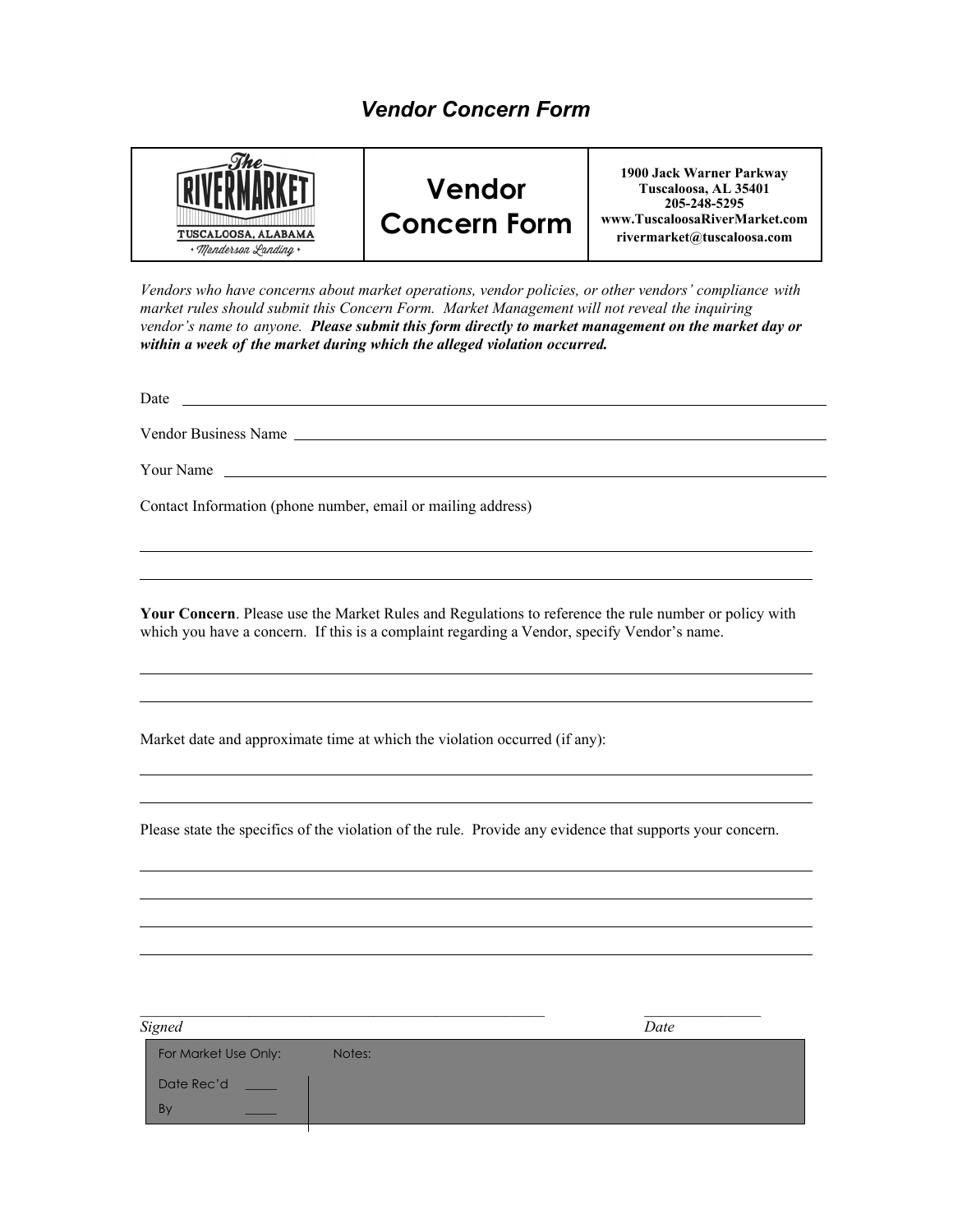# **COTTAGE FOOD LAW**

Many value-added products sold directly to the public in Alabama fall under the Cottage Food Law, which went into effect in June 2014.

Unlike home processed foods that can only be sold at farmers markets, **cottage foods may be sold from home or at local state sanctioned farmers markets.** 

# **Cottage food cannot be sold to the following:**

- Restaurants
- Grocery stores
- Novelty shops
- Over the internet

### **The only foods that can be sold directly to the consumer under the Cottage Food Law:**

- Baked goods
- Cakes
- Cookies
- Pastries
- Doughnuts
- Danish

# **Foods that cannot be sold directly to the consumer:**

- Baked goods with an ingredient that requires refrigeration
	- Custard pies, Danish with cream filling, Cakes with a whipped topping
- Juices from fruits and vegetables
- Milk products
- Soft or hard cheeses
- Pickles
- Barbeque sauces
- Canned fruits or vegetables
- Garlic in oil
- Meats in any form
- Low-acid or acidified foods
- Heat-processed canned foods

# **COTTAGE FOOD LAW**

# **The Cottage Food Law requires the following on labels:**

- The product name
- Name of the individuals or business
- Address of the individual or business
- Statement: THIS FOOD IS NOT INSPECTEDBY THE DEPARTMENT OF PUBLIC **HEALTH**

Labels may need to be submitted to the local health department for approval prior to selling.

# **FOOD SAFETY COURSE**

- Food businesses or the person operating a food business under the Cottage Food Law must attend and pass a food safety course approved by the Alabama Department of Public Health.
- Certifications must be renewed every 5 years.
- The Alabama Cooperative Extension System offers a course tailored for cottage food entrepreneurs.
- Participants are taught food safety, with particular focus on foods prepared at home, and receive a certificate upon completion that ensures individuals are in compliance with the Cottage Food Law.

*A note about sales:* Food sales under the Cottage Food Law cannot exceed \$20,000 per year and are subject to state, county and city sales taxes. Businesses are also responsible for paying state and federal taxes on income earned through food sales.

# Alabama Department of Agriculture and Industries

Rick Pate*Commissioner*

# HOME PROCESSED PRODUCTS & COTTAGE FOOD LAW



**Farmers Market Authority**  Richard Beard Building 1445 Federal Drive Montgomery, Alabama 36107

Phone: 334-240-7247 Toll Free: 877-774-9519 Email: fma@agi.alabama.gov Website: www.fma.alabama.gov

• Candies

• Breads

- Jam & jellies
- Dried herbs
- Dried herb mixes